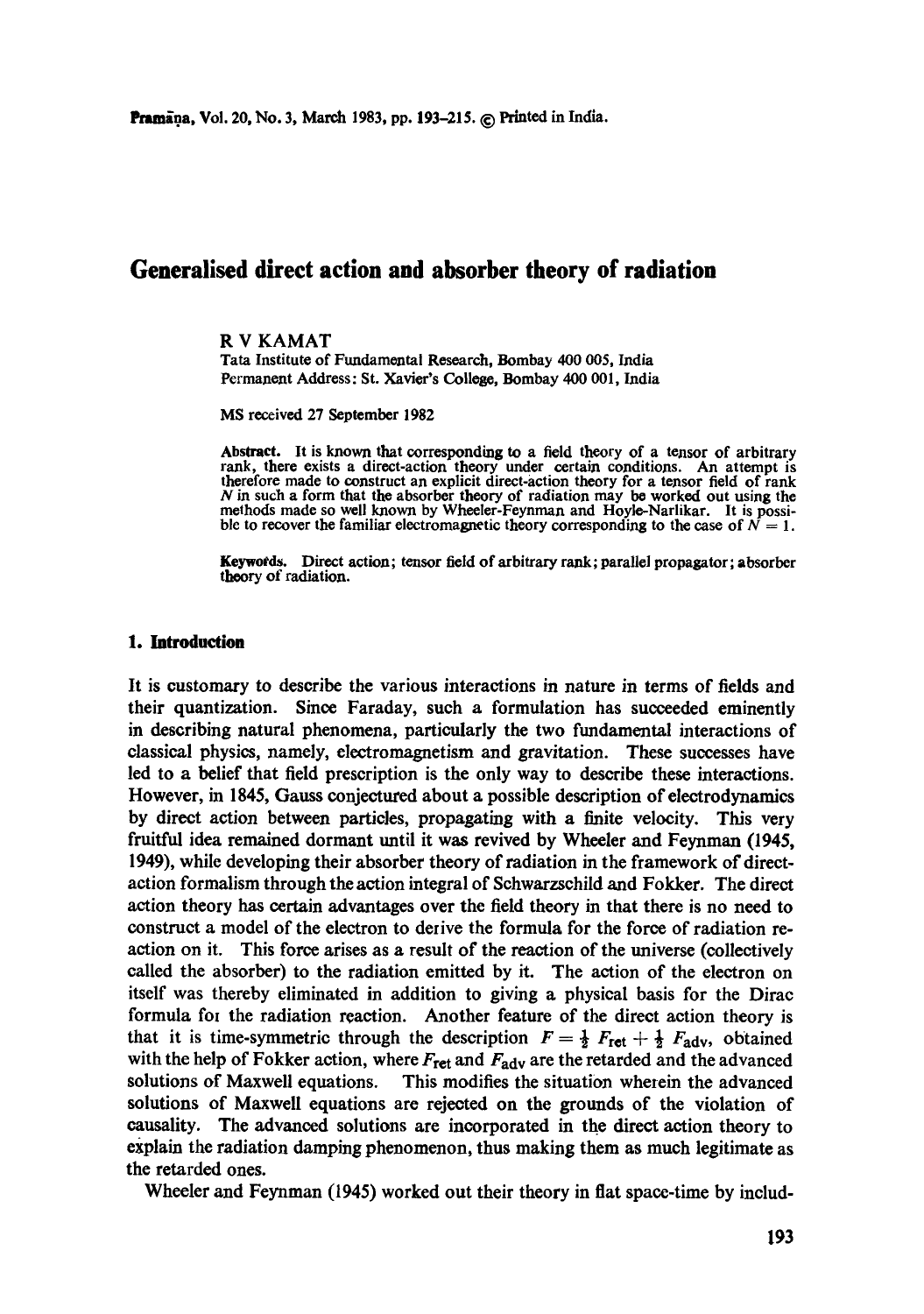ing both retarded and advanced solutions. Though the direct action theory is timesymmetric, the observed preference in nature to the retarded field is, according to them, owing to the asymmetry of initial conditions with respect to time. However, the presence of matter in the universe makes space-time curved and it is necessary to examine the absorber theory in curved space-time. Several authors, including Hoyle and Narlikar (1964), working with time-symmetric direct action theory in curved space-time, showed that the curved space-time of the physical universe contributed to fix the arrow of time in the observed direction.

Narlikar (1968) investigated the problem of the existence of a general correspondence between the field theory and the theory of direct interparticle action. He proposed that to a field of an arbitrary rank, there exists a corresponding direct action theory provided certain conditions are satisfied. He showed that there is a similarity in the energy-momentum tensors in the two theories, hence the similarity in the electromagnetic case is not accidental. The electromagnetic case is just a special case of the general field of rank N. If this is so, then the absorber theory, which has been so successfully worked out in the electromagnetic case, should also be possible for the general case of arbitrary rank. There is nothing special about electromagnetism. It is the object of this paper to work out an absorber theory of radiation in the general case of rank  $N$  and show that this reduces to the familiar electromagnetic case when  $N = 1$ . Before we do this, we present in the next section the field theory for the tensor fields of arbitrary rank in the manifestly oovariant form and then proceed to construct a direct particle theory analogous to this field theory in the following section. An action integral for this theory is established from which the equations of motion and the ' field' equations are obtained. In order to preserve the general covariance it was found necessary to introduce a tensor of rank  $N-1$ describing the ' internal degrees of freedom' of the particle interacting with other particles through direct action. The variation of the action integral by varying partiole paths then leads to the equations of motion which are expressed in terms of an antisymmetric second rank tensor  $F^{(b)}_{a\beta}$  which serves as the ' field' tensor of the formalism. The potentials of the direct-action satisfy the four-dimensional wave equation in curved space-time with an expression for the ' current' density which is the central object of interest in the paper. When this is worked out, it is found that it has the same form as the electric current density in curved space-time formalism of electrodynamics, except that the charge appearing as the coefficient of the integral is replaced by an expression which contains the coupling constant  $D$  and the scalar parameter expressing the' internal degrees of freedom'. This expression for the ' current" reduces to that of the current in the electromagnetic case provided we identify the coupling constant  $D$  with the electric charge  $e$ .

When one introduces tensor fields of higher ranks there appear to be two alternatives. These are the potentials (a) which are symmetric in its indices and (b) which are completely antisymmetric in its indices. In this paper, we shall consider both these cases in turn and show that they lead to similar expressions for the ' field ' equations and the current, but with the difference that the antisymmetric case cannot be carried to cases  $N \geq 5$  as a completely antisymmetric tensor of rank  $\geq 5$ is trivially zero in the four-dimensional space-time. Once the direct action formalism is worked out upto this stage, it is relatively an easy matter to deduce the absorber theory of radiation for the general case following the lead of Whceler-Fcynman and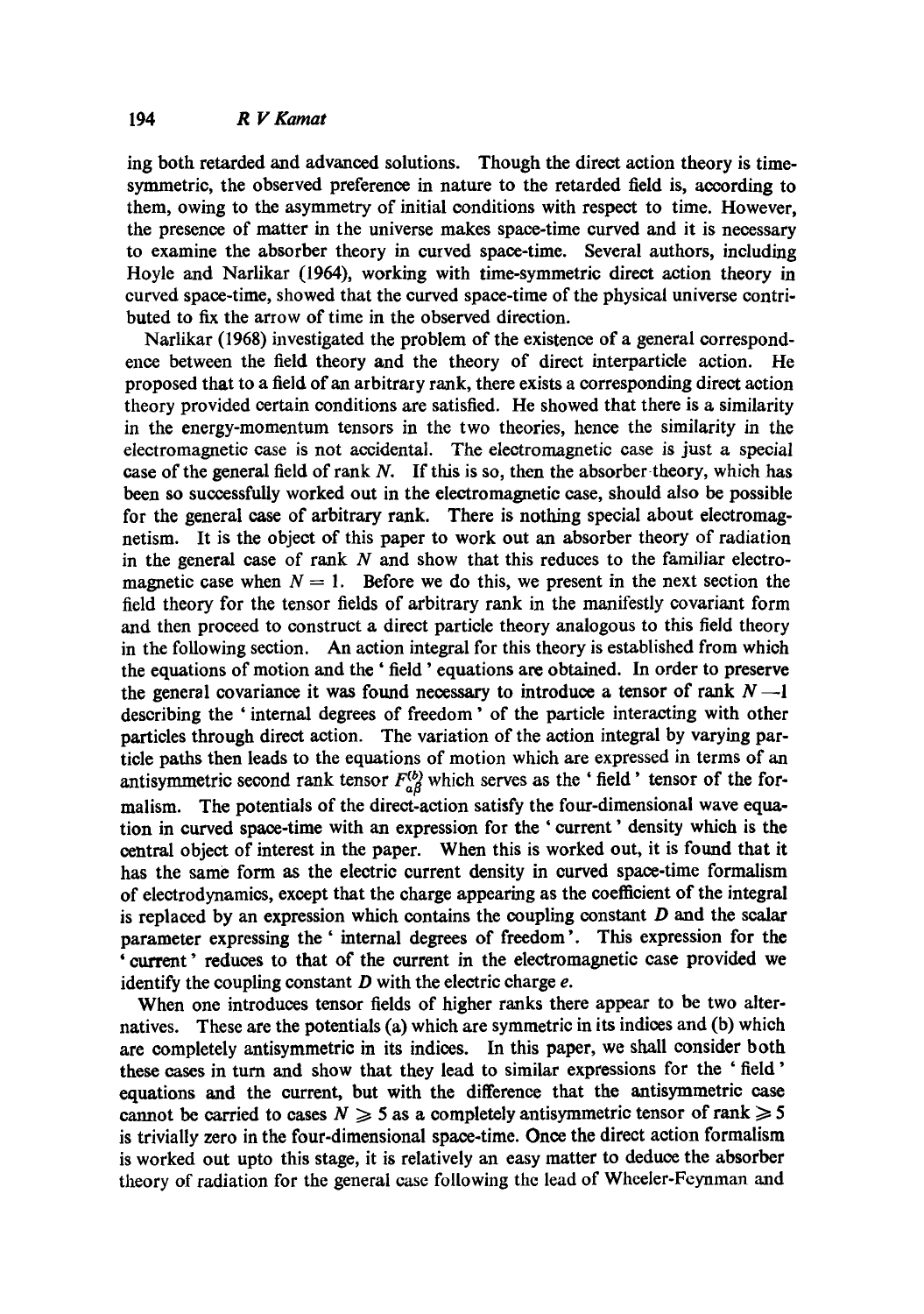Hoyle-Narlikar. We may look upon the generalized charge  $e_{(N)}$  as some kind of ' inertial moment of order  $N$ ' which can be considered as the generalisation of the quadrupole moment appearing as the current in the power radiated in the gravitational radiation formula (Landau and Lifschitz (1975)).

In § 2 below, we present the field theory for the fields of arbitrary rank. This is followed by the construction of the direct particle theory of symmetric tensor of rank  $N$  in  $\S$  3. Section 4 then gives the direct action theory for the antisymmetric case. Finally in § 5, we work out the absorber theory of radiation in the general case.

### **2. Fields of arbitrary rank: field theory**

In this section we shall present the field theory of a tensor field of rank N. The structure of the theory is *independent* of the fact whether the tensor field is symmetric or antisymmetric. Hence we shall make no mention of the symmetry properties of the potential though one must remember that the antisymmetric tensor of rank  $\geq 5$ is identically zero in the four-dimensional space-time. Let  $\phi$  denote a tensor field of arbitrary rank  $N$ , in interaction with particles. We assume that its properties can be derived from an action integral of the form

$$
I = -\int L[\phi] \sqrt{-g} d^4 x - \sum_a \int F[\phi, a] d a - \sum_a m_a \int da \qquad (1)
$$

where (i) L  $[\phi]$  is a pure field Lagrangian which is assumed to be a bilinear invariant composed of  $\phi$  and its first derivatives. The coefficients in this bilinear form are functions of space-time geometry. L  $[\phi]$  has the form<sup>t</sup>

$$
L[\phi] = B^{\overline{\xi}\,\overline{\eta}\,\zeta\,x} \phi_{\overline{\xi};\,\zeta} \phi_{\overline{\eta};\,x} + C^{\overline{\xi}\,\overline{\eta}\,\zeta} \phi_{\overline{\xi};\,\zeta} \phi_{\overline{\eta}} + A^{\overline{\xi}\,\overline{\eta}} \phi_{\overline{\xi}} \phi_{\overline{\eta}},\tag{2}
$$

(ii) the second integral in (1) is the action for the particles interacting with the field. The expression  $F[\phi, a]$  is of the form

$$
D \phi_{\overline{\eta}} K^{(a) \overline{\eta}} \tag{3}
$$

where D is a coupling constant and  $K^{(a)}$   $\bar{\eta}$  is a tensor of rank N depending entirely on the worldline of particle a, (iii) the third integral is the free particle action. In expression (1) we have excluded the purely gravitational term of the form

$$
\frac{1}{16\pi G}\int R\sqrt{-g}\,d^4\,x
$$

t In the expression (2) and what follows we use the following notation:

<sup>(</sup>a) we use Greek indices  $\xi$ ,  $\eta$ ,  $\zeta$ ,  $\chi$  as tensor indices at the general point X.

indices a,  $\beta$ ,  $\gamma$ ,  $\delta$ ,  $\epsilon$  at the location A of the particle **a**.

<sup>(</sup>c)  $\lambda$ ,  $\mu$ ,  $\nu$ ,  $\rho$ ,  $\sigma$  at the location B of the particle **b.** 

<sup>(</sup>d) We shall use a short form like, say,  $\vec{\xi}$  to indicate that it stands for  $\xi_1, \xi_2, ..., \xi_N$ . At times, when needed, we may explicitly write all the indices.

<sup>(</sup>e) Summation over repeated indices is assumed.

<sup>(</sup>f) da **is the** invariant interval for the particle a.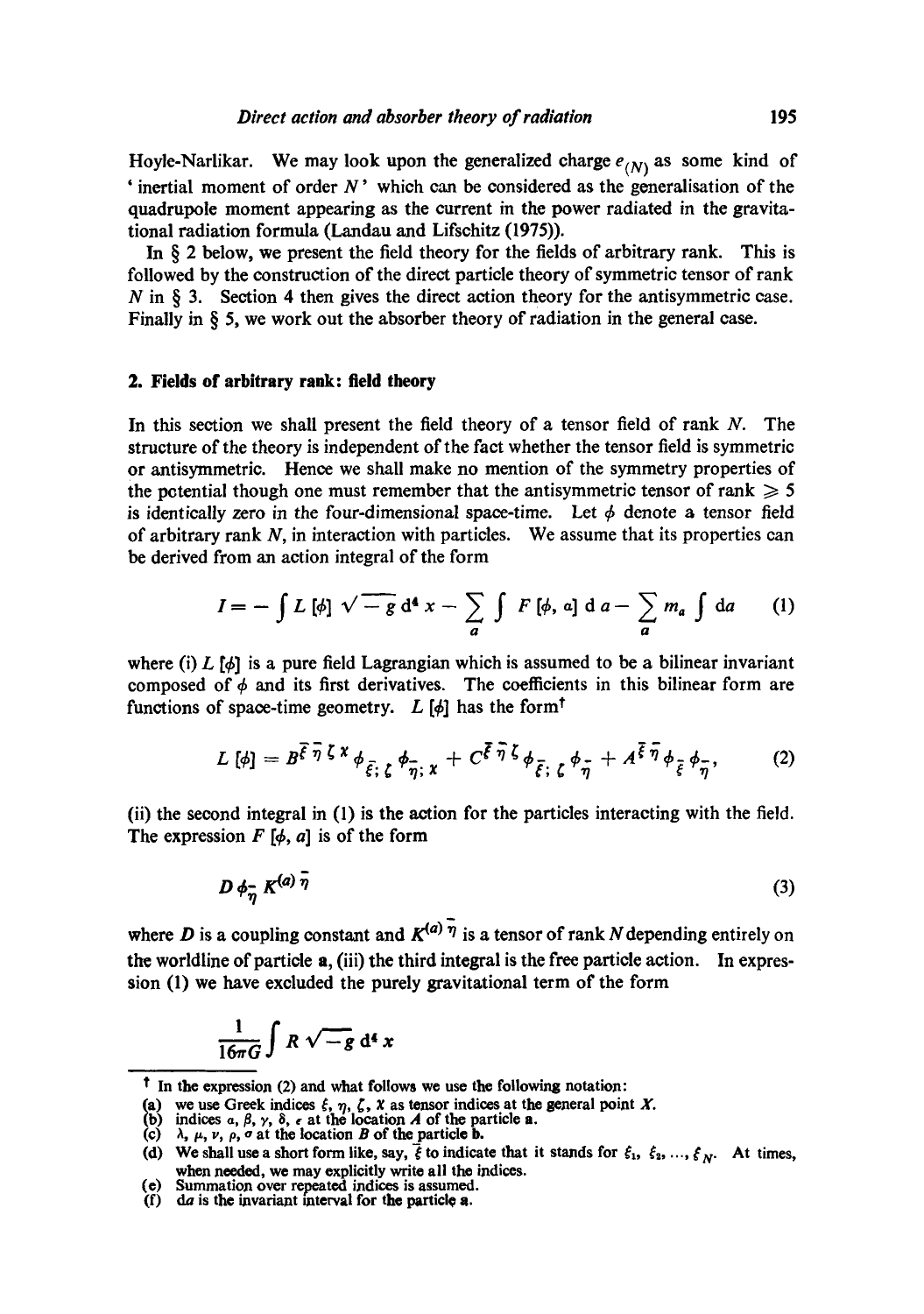as our theory is worked out in a given or fixed Riemannian space-time.

From the action integral (1), we obtain the field equations by varying the potentials  $\phi$  and the equations of motion by varying the particle paths. Varying  $\phi$  in equation (1), we obtain

$$
\int \left[ \frac{\partial L}{\partial \phi_{\overline{\eta}}} - \left( \frac{\partial L}{\partial \phi_{\overline{\eta}} \cdot x} \right)_{;x} \right] \delta \phi_{\overline{\eta}} \sqrt{-g} \, d^4 x + \sum_{a} D \int \delta \phi_{\overline{\eta}} K^{(a)} \overline{\eta} \, da = 0.
$$
\n(4)

The second term in the above equation can be written as

$$
\sum_{a} D \int \int d^4 x \, \delta^4 (X, A) K^{(a)} \bar{\eta} \, \delta \phi_{\bar{\eta}} da
$$

where  $\delta^4(X, A)$  is the four-dimensional  $\delta$ -function. We now introduce an *Ansatz* which involves a bitensor  $\overline{g}_{a}^{\overline{\eta}}$  of rank N at each point X and A and known as the generalised parallel propagator of  $N$  components to modify the above expression to

$$
\sum_{a} D \int \int d^4x \delta^4(X, A) \, \bar{g}^{\bar{\eta}}_{\bar{a}} K^{(a)\bar{a}} \delta \phi_{\bar{\eta}} da.
$$

The Lagrangian derivatives in the bracket of the first integral in (4) have the form

$$
- \left[ \left( B^{\overline{\xi} \, \overline{\eta} \, \zeta \, x} + B^{\overline{\eta} \, \overline{\xi} \, x \, \zeta} \right) \phi_{\overline{\xi} ; \, \zeta} \right]_{; \, x} - \left( C^{\overline{\eta} \, \overline{\xi} \, x} \phi_{\overline{\xi}} \right)_{; \, x} + C^{\overline{\xi} \, \overline{\eta} \, \zeta} \phi_{\overline{\xi} ; \, \zeta} + \left( A^{\overline{\xi} \, \overline{\eta} \, x} + A^{\overline{\eta} \, \overline{\xi}} \right) \phi_{\overline{\xi}}.
$$

Inserting these results in (4) and in view of  $\delta \phi_{\overline{n}}$  being arbitrary, we obtain

$$
\left[ \left( B^{\overline{\xi} \; \overline{\eta} \; \zeta \; x} + B^{\overline{\eta} \; \overline{\xi} \; x \; \zeta} \right) \phi_{\overline{\xi} \; ; \; \zeta} \right]_{; \; x} + \left( C^{\overline{\eta} \; \overline{\xi} \; x} \; \phi_{\overline{\xi}} \right)_{; \; x} \n- C^{\overline{\xi} \; \overline{\eta} \; \zeta} \; \phi_{\overline{\xi} \; ; \; \zeta} - \left( A^{\overline{\xi} \; \overline{\eta}} + A^{\overline{\eta} \; \overline{\xi}} \right) \phi_{\overline{\xi}} \n= \sum_{a} D \int \frac{\delta^a (X, A)}{[-g(X)]^{1/2}} \bar{g}_a^{\overline{\eta}} K^{(a) \; \overline{a}} da.
$$
\n(5)

This is the field equation for the potential  $\phi_{\overline{\eta}}$ . We note that its form is independent of the symmetry properties of  $\phi$  except that the coefficients B, C and A will have to be symmetric or antisymmetric in its indices  $\overline{\xi}$  and  $\overline{\eta}$  according as  $\phi$  is symmetric or antisymmetric in its indices. It is possible to obtain the equation of motion for the particle a, if we vary the path of the particle in the action integral (I), but we shall not do this here as, we shall see later, this requires a number of conditions to be imposed on the coefficients B, C and A as well as  $K^{(a)}$ . We shall be doing this in detail when we deal with the direct action theory in the next section.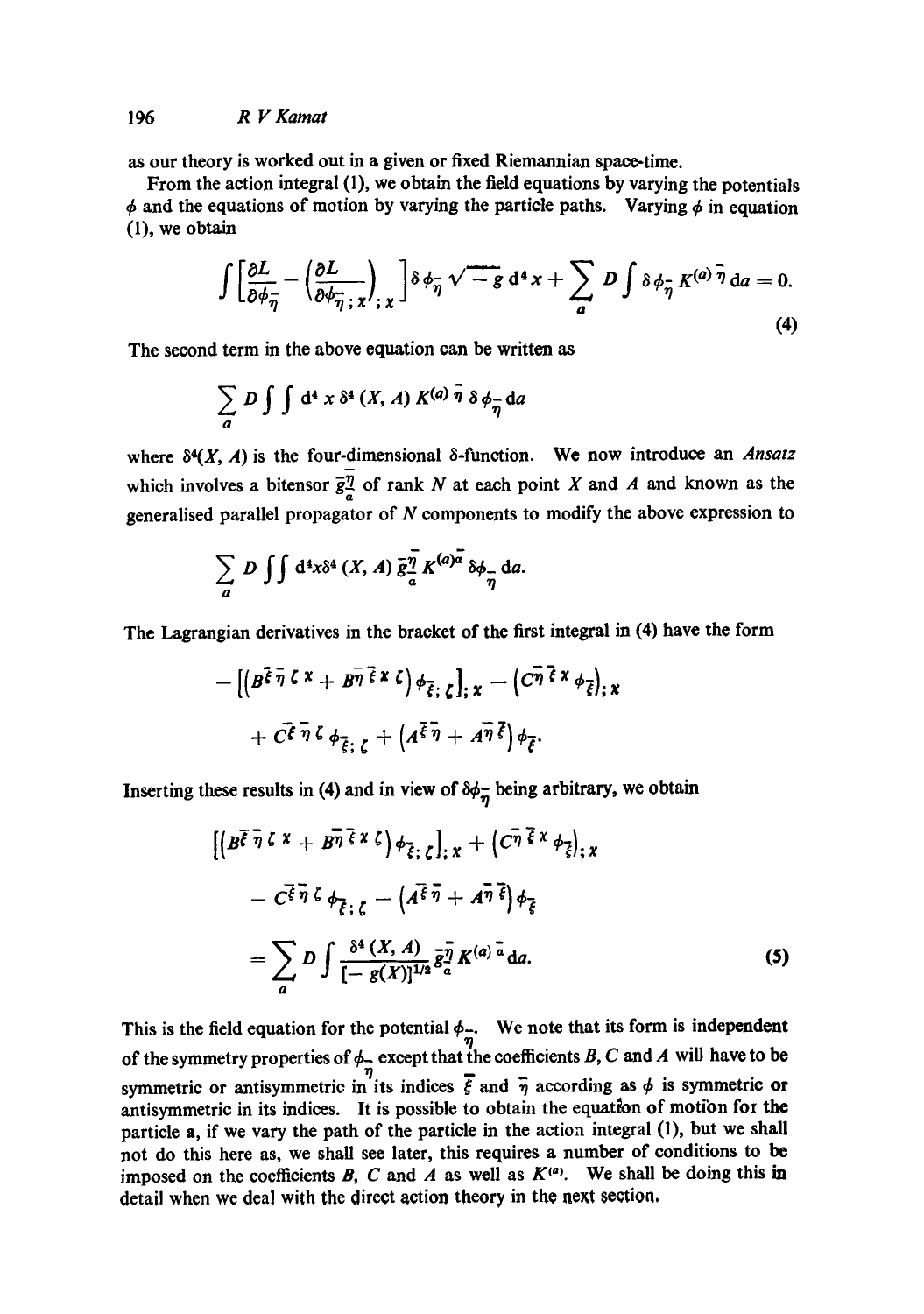## 3. Direct action theory **analogous to Nth** rank tensor field theory: symmetric **case**

We now construct a direct action theory analogous to the above field theory for the symmetric case. Let  $\overline{G}_{\overline{a}}$  be the propagator between points A and B which are the locations of the particles **a** and **b**.  $\overrightarrow{G}_{\overrightarrow{a}}$  is a bitensor with N indices at each end. This is a Green's function satisfying the equation

$$
\left[ \left( B^{\overline{a}\overline{\beta}\gamma\delta} + B^{\overline{\beta}\overline{a}\delta\gamma} \right) \overline{G}_{\overline{a}\overline{\lambda};\gamma} \right]_{;\delta} + \left[ C^{\overline{\beta}\overline{a}\gamma} \overline{G}_{\overline{a}\overline{\lambda}} \right]_{;\gamma} - C^{\overline{a}\overline{\beta}\gamma} \overline{G}_{\overline{a}\overline{\lambda};\gamma} - \left( A^{\overline{a}\overline{\beta}} + A^{\overline{\beta}\overline{a}} \right) \overline{G}_{\overline{a}\overline{\lambda}} = \frac{\delta^4(A,B)}{\left[ -\overline{g}(A,B)\right]^{1/2}} \overline{g}_{\overline{\lambda}}^{\overline{\beta}}.
$$
 (6)

where  $\bar{g}(A, B)$  is the determinant of the parallel propagator  $\bar{g}_{\alpha\lambda}$  of rank 1 at each point and  $g_{\overline{\lambda}}^{\mu}$  is a parallel propagator of N components.  $G_{\overline{\lambda}}$  is symmetric with respect to A and *B i.e.* 

$$
\widetilde{G}_{\overline{a}} \overline{\lambda} = \overline{G}_{\overline{\lambda} \overline{a}}. \tag{7}
$$

We define the ' potential' of the direct action theory,

$$
\phi_{\tilde{\mathfrak{a}}}^{(b)} = D \int \overline{G}_{\tilde{\mathfrak{a}}} \, \overline{\chi} \, K^{(b)} \, \overline{\lambda} \, \mathrm{d} \, b,\tag{8}
$$

where D is a coupling constant and  $K^{(b)}$ <sup> $\bar{\lambda}$ </sup> is a tensor of rank N depending entirely on the worldline of b. This gives

$$
[(B^{\overline{a}\ \overline{\beta}\ \gamma\ \delta} + B^{\overline{\beta}\ \overline{a}\ \delta\ \gamma)}\phi_{\overline{a};\ \gamma}^{(b)}]_{;\ \delta} + [C^{\overline{\beta}\ \overline{a}\ \gamma}\phi_{\overline{a}}^{(b)}]_{;\ \gamma} - C^{\overline{a}\ \overline{\beta}\ \gamma}\phi_{\overline{a};\ \gamma}^{(b)} - (A^{\overline{a}\ \overline{\beta}} + A^{\overline{\beta}\ \overline{a}})\phi_{\overline{a}}^{(b)} = J^{(b)\ \overline{\beta}} \qquad (9)
$$

where 
$$
J^{(b)}\overline{\beta} = D \int \frac{\delta^4 (A, B)}{\left[-\overline{g}(A, B)\right]^{1/2}} \overline{g}_{\overline{\lambda}}^{\overline{\beta}} K^{(b)} \overline{\lambda} d b. \qquad (10)
$$

Later we shall express  $\bar{g}_\lambda^{\beta}$  by defining it in terms of the usual parallel propagator  $\bar{g}_\lambda^{\beta}$ in both symmetric and antisymmetric oases. We write (9) as

$$
(B^{\overline{a}\overline{\beta}\gamma\delta} + B^{\overline{\beta}\overline{a}\delta\gamma}) \phi_{\overline{a};\gamma\delta}^{(b)} + [(B^{\overline{a}\overline{\beta}\gamma\delta} + B^{\overline{\beta}\overline{a}\delta\gamma})_{;\delta} - (C^{\overline{a}\overline{\beta}\gamma} - C^{\overline{\beta}\overline{a}\gamma})] \phi_{\overline{a};\gamma}^{(b)} + [C^{\overline{\beta}\overline{a}\gamma}_{;\gamma} - (A^{\overline{a}\overline{\beta}} + A^{\overline{\beta}\overline{a}})] \phi_{\overline{a}}^{(b)} = J^{(b)\overline{\beta}}
$$
(11)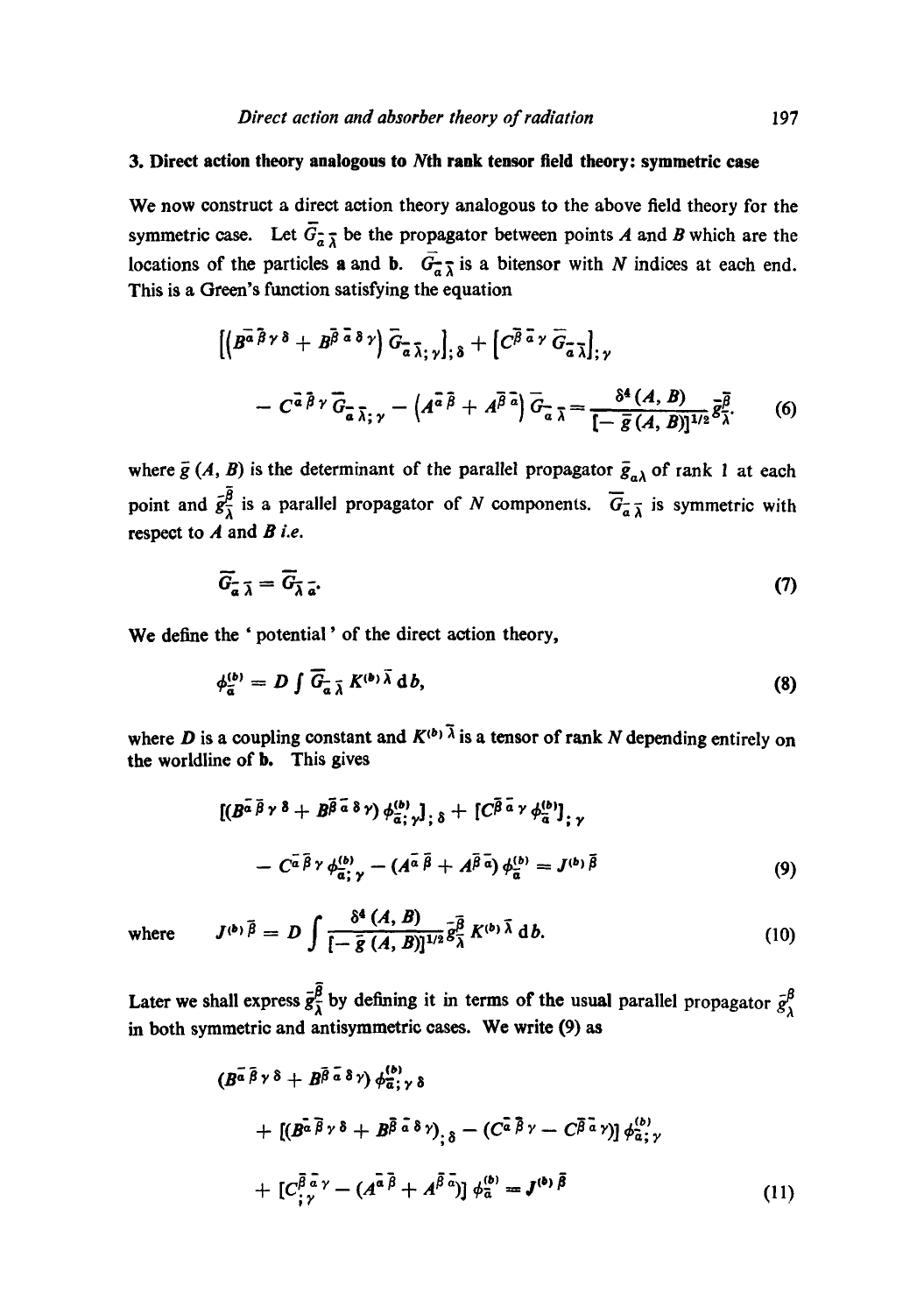In (6), (9) and (11), the coefficients B, C and A are tensors connected with space-time quantities only. In order to give physical meanings to these tensors, we shall have to consider electrodynamics as a special case of the N-rank tensor theory, for  $N = 1$ , in which the potential  $\phi_c^{(b)}$  of **b** at A is defined as (Hoyle and Narlikar 1964)

$$
\phi_a^{(b)} = e \int \overline{G}_{a\,\lambda} \dot{b}^{\lambda} \, d\,b,\tag{12}
$$

where  $\dot{b}^{\lambda} \equiv db^{\lambda}/db$  and  $\overline{G}_{a\lambda}$  is a propagator between points A and B with one index at each end.  $\phi_a^{(b)}$  is known to satisfy

$$
g^{a\,\beta}g^{\gamma\,\delta}\phi_{a\,;\,\gamma\,\delta}^{(b)}+R^{a\,\beta}\phi_{a}^{(b)}=J^{(b)\,\beta},\tag{13}
$$

where  $R^{\alpha\beta}$  is the Ricci tensor evaluated at the point A and

$$
J^{(b)\beta} = e \int \frac{\delta^4 (A, B)}{\left[-\bar{g} (A, B)\right]^{1/2}} \bar{g}_{\lambda}^{\beta} \mathrm{d}b^{\lambda}, \tag{14}
$$

the 4-current. If this correspondence holds, then in the case  $N = 1$ , we must have

$$
B^{\overline{a}\ \overline{\beta}\ \gamma\ \delta} + B^{\overline{\beta}\ \overline{a}\ \delta\ \gamma} \rightarrow B^{\alpha\ \beta\ \gamma\ \delta} + B^{\beta\ a\ \delta\ \gamma} = g^{\alpha\ \beta}\ g^{\gamma\delta},\tag{15}
$$

**so also** 

$$
(B^{\alpha\beta\gamma\delta}+B^{\beta\alpha\delta\gamma})_{;\delta}-(C^{\alpha\beta\gamma}-C^{\beta\alpha\gamma})=0.
$$
 (16)

This implies that

$$
(B^{\alpha\beta\gamma\delta}+B^{\beta\alpha\delta\gamma})_{;\delta}=0\text{ and }C^{\alpha\beta\gamma}=C^{\beta\alpha\gamma}.
$$
 (17)

It can be seen from  $(15)$  that the first of  $(17)$  is an identity and the second shows that  $C^{a \beta \gamma}$  is symmetric in a and  $\beta$ . Finally, we see that  $C^{a \beta \gamma}_{; \gamma}$   $- (A^{\alpha \beta} + A^{\beta \alpha})$ , which is a symmetric tensor in  $\alpha$  and  $\beta$ , must equal the Ricci tensor  $R^{\alpha\beta}$ . Hence

$$
C_{;\gamma}^{\alpha\,\beta\,\gamma} \quad - (A^{\alpha\,\beta} + A^{\beta\,\alpha}) = R^{\alpha\,\beta}.\tag{18}
$$

The necessary condition that (11) reduces to (13) in the case  $N = 1$  of electrodynamics is that the relations (15), (16) and (17) hold. In view of this, we take, in the general case of rank N, the following to hold

$$
B^{\tilde{a}\,\tilde{\beta}\,\gamma\,\delta}+B^{\tilde{\beta}\,\tilde{a}\,\delta\,\gamma}=g^{\tilde{a}\,\tilde{\beta}}\,\,g^{\gamma\,\delta}=g^{\tilde{\beta}\,\tilde{a}}\,g^{\delta\,\gamma},\qquad \qquad (19)
$$

$$
C^{\tilde{a}\,\tilde{\beta}\,\gamma} = C^{\tilde{\beta}\,\tilde{a}\,\gamma},\tag{20}
$$

$$
C_{\tilde{i}}^{\tilde{a}\tilde{\beta}\gamma} - (A^{\tilde{a}\tilde{\beta}} + A^{\tilde{\beta}\tilde{a}}) = \tilde{\mathfrak{M}}^{\tilde{a}\tilde{\beta}} = \tilde{\mathfrak{M}}^{\tilde{\beta}\tilde{a}}.
$$
 (21)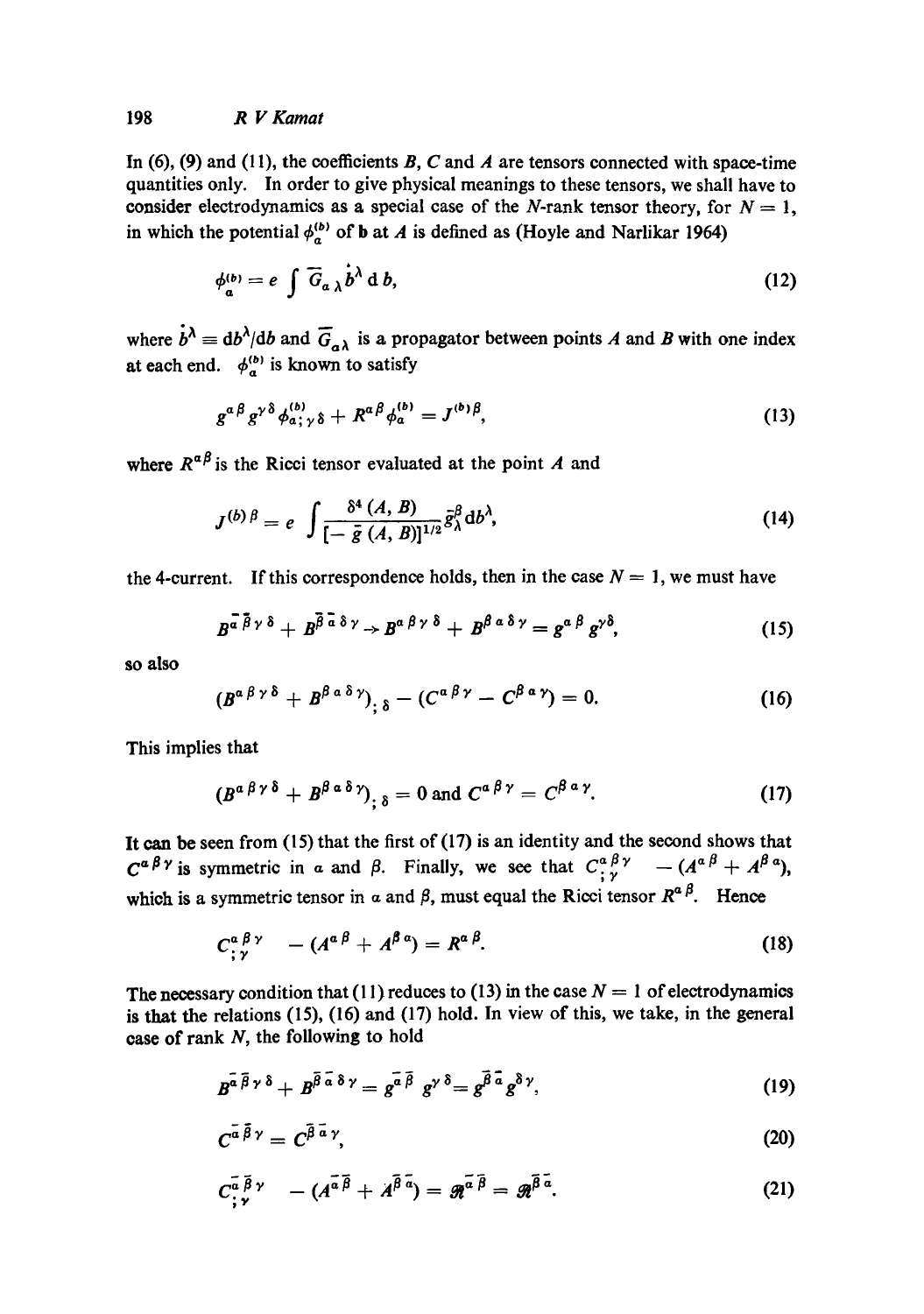Following the first of (17), we impose the condition

$$
(B^{\tilde{a}\,\tilde{\beta}\,\gamma\,\delta}+B^{\tilde{\beta}\,\tilde{a}\,\delta\,\gamma})_{;\,\delta}=0.\tag{22}
$$

In (19), we have introduced a new symbol  $g^{\bar{a}\bar{\beta}}$  which will be defined presently. In view of this definition, we shall see that the relation (22) becomes an identity. We have also introduced another new quantity  $\tilde{g}^{\tilde{a} \tilde{\beta}}$ , which is symmetric in the indices  $\tilde{a}$ and  $\overline{\beta}$  and which we will assume to reduce to the Ricci tensor  $R^{\alpha\beta}$  in the case  $N=1$ . We shall further assume that  $\mathcal{R}^{\alpha \overline{\beta}} = 0$  for flat space-time. Later when we work out the explicit form of  $\hat{\mathcal{B}}_i^{\alpha \overline{\beta}}$ , we shall see that these assumptions are justified. It now remains to define  $g^{\bar{a}} \bar{B} = g^{\bar{\beta} \bar{a}}$  in a suitable fashion. We shall do this for the cases  $N = 2$  and  $N = 3$ . The generalisation to the arbitrary N would then be obvious.

In the case  $N=2$ , we define

$$
g^{\bar{a}\bar{\beta}} \equiv g^{a_1\,a_2\,\beta_1\,\beta_2} = \frac{1}{2}\,(g^{a_1\,\beta_1}\,g^{a_2\,\beta_2} + g^{a_1\,\beta_2}\,g^{a_2\,\beta_1}),\tag{23}
$$

 $\overline{e^a}$  is not only symmetric in  $\overline{a}$  and  $\overline{\beta}$ , but also among a's and  $\beta$ 's. Hence

$$
g^{a \beta} \phi_{\overline{a}}^{(b)} = \frac{1}{2} \left( g^{a_1 \beta_1} g^{a_2 \beta_2} + g^{a_1 \beta_2} g^{a_2 \beta_1} \right) \phi_{a_1 a_2}^{(b)},
$$
  

$$
= \frac{1}{2} \left( \phi^{(b)} \beta_1 \beta_2 + \phi^{(b)} \beta_2 \beta_1 \right),
$$
  

$$
= \phi^{(b)} \beta_1 \beta_3,
$$
 (24)

provided we assume  $\phi^{(b)}$  to be symmetric in its indices. Similarly in the case  $N = 3$ , we define

$$
g^{a_1 a_2 a_3 \beta_1 \beta_2 \beta_3} = \frac{1}{6} (g^{a_1 \beta_1} g^{a_2 \beta_3} g^{a_3 \beta_3} + g^{a_1 \beta_3} g^{a_2 \beta_3} g^{a_3 \beta_1} + g^{a_1 \beta_3} g^{a_2 \beta_1} g^{a_3 \beta_2} + g^{a_1 \beta_3} g^{a_2 \beta_2} g^{a_3 \beta_1} + g^{a_1 \beta_3} g^{a_2 \beta_1} g^{a_3 \beta_3} + g^{a_1 \beta_1} g^{a_2 \beta_3} g^{a_3 \beta_2}.
$$
 (25)

Hence  $g^{\vec{a} \cdot \vec{\beta}} \phi^{(\vec{b})}_{\vec{a}} = \phi^{(\vec{b}) \cdot \vec{\beta}},$ 

in this case also, where

$$
\phi^{(b)}\bar{\beta} = \frac{1}{6} \left( \phi^{(b)}\beta_1 \beta_2 \beta_3 + \phi^{(b)}\beta_2 \beta_3 \beta_1 + \phi^{(b)}\beta_3 \beta_1 \beta_2 + \phi^{(b)}\beta_3 \beta_2 \beta_1 + \phi^{(b)}\beta_2 \beta_1 \beta_3 + \phi^{(b)}\beta_1 \beta_2 \beta_2 \right)
$$
\n
$$
(26)
$$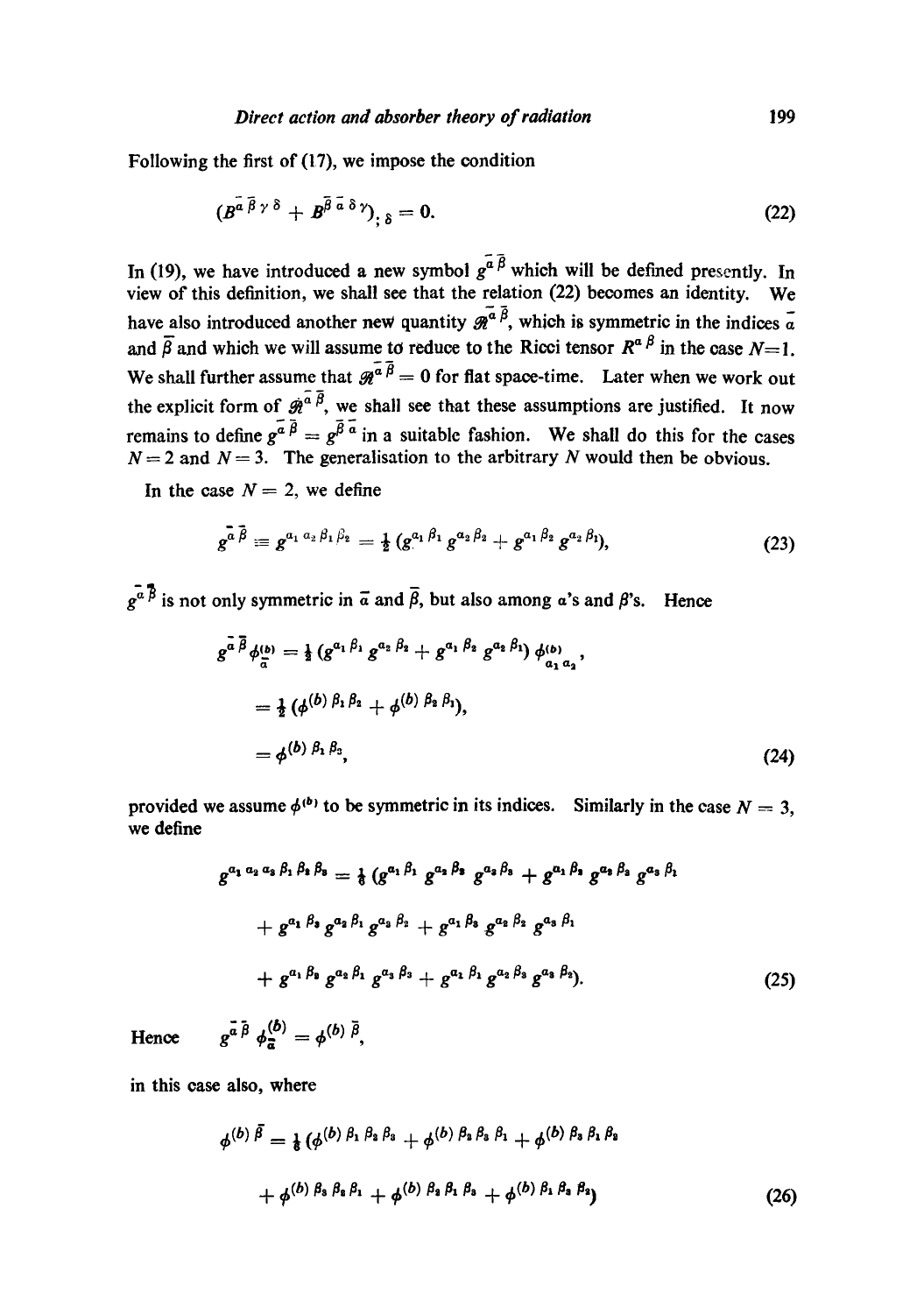again provided  $\phi^{(b) \beta_1 \beta_2 \beta_3}$  is symmetric in  $\beta_1$ ,  $\beta_2$  and  $\beta_3$ . Equation (11) then becomes

$$
g^{\bar{a}\bar{\beta}}g^{\gamma\delta}\phi_{\bar{a};\gamma\delta}^{(b)} + \mathcal{R}^{\bar{a}\bar{\beta}}\phi_{\bar{a}}^{(b)} = J^{(b)\bar{\beta}}.
$$
 (27)

We now write the action functional of the direct action theory for the general case of N-rank tensor field as

$$
I = -\sum_{a} m_{a} \int da - \sum_{a < b} D^{2} \int \int \overline{G}_{\overline{a}} \overline{\lambda} K^{(a) \overline{a}} K^{(b) \overline{\lambda}} da db
$$
  
= 
$$
- \sum_{a} m_{a} \int da - \sum_{a < b} D \int \phi_{\overline{a}}^{(b)} K^{(a) \overline{a}} da
$$
 (28)

using equation (8) which defines the direct action potential  $\phi_{\overline{a}}^{(b)}$  due to the particle **b** at the location of the particle a. As before, we note that in this action, we have excluded the purely gravitational term (1/16 $\pi G$ )  $\int R\sqrt{-g} d^4 x$  as we are working in the given or fixed Riemannian space-time. The variation of the worldline of a in the first integral in (28) leads to

$$
- \delta \sum_{a} m_{a} \int da = m_{a} \int g_{a} \epsilon \left\langle \ddot{a}^{a} + \Gamma^{\alpha}_{\beta \gamma} \dot{a}^{\beta} \dot{a}^{\gamma} \right\rangle \delta a^{\epsilon} da
$$

$$
= m_{a} \int g_{a} \epsilon \frac{D \dot{a}^{a}}{Da} \delta a^{\epsilon} da. \tag{29}
$$

In the second integral in (28), we put

$$
K^{(a)\,\vec{a}} = I_{(a)}^{a_1,\,\ldots,\,\hat{a}_{N-1}}\,\dot{a}^{a_N},\tag{30}
$$

where the tensor  $I_{(a)}^{a_1, \ldots, a_{N-1}}$  is assumed to describe some kind of 'internal degrees of freedom' of the particle a. At present, we leave this concept undefined. The variation of the worldline of a in this integral gives

$$
\delta \int \phi_{a_1, \ldots, a_N}^{(b)} I_{(a)}^{a_1, \ldots, a_{N-1}} \dot{a}^{a_N} da = \int F_{\epsilon \, a_N}^{(b)} \dot{a}^{a_N} \, \delta a^{\epsilon} da \tag{31}
$$

where 
$$
F_{\epsilon a_N}^{(b)} = \left(\phi_{a_1, ..., a_N}^{(b)} I_{(a)}^{a_1, ..., a_{N-1}}\right)_{; \epsilon} - \left(\phi_{a_1, ..., a_{N-1}}^{(b)} \epsilon I_{(a)}^{a_1, ..., a_{N-1}}\right)_{; \alpha_N}
$$

$$
= - F_{a_N \epsilon}^{(b)}.
$$
 (32)

Combining the results of variation, we obtain

$$
m_a \frac{D \dot{a}}{D a} = D \sum_{b \neq a} F_{\epsilon}^{(b)} a^a N \,. \tag{33}
$$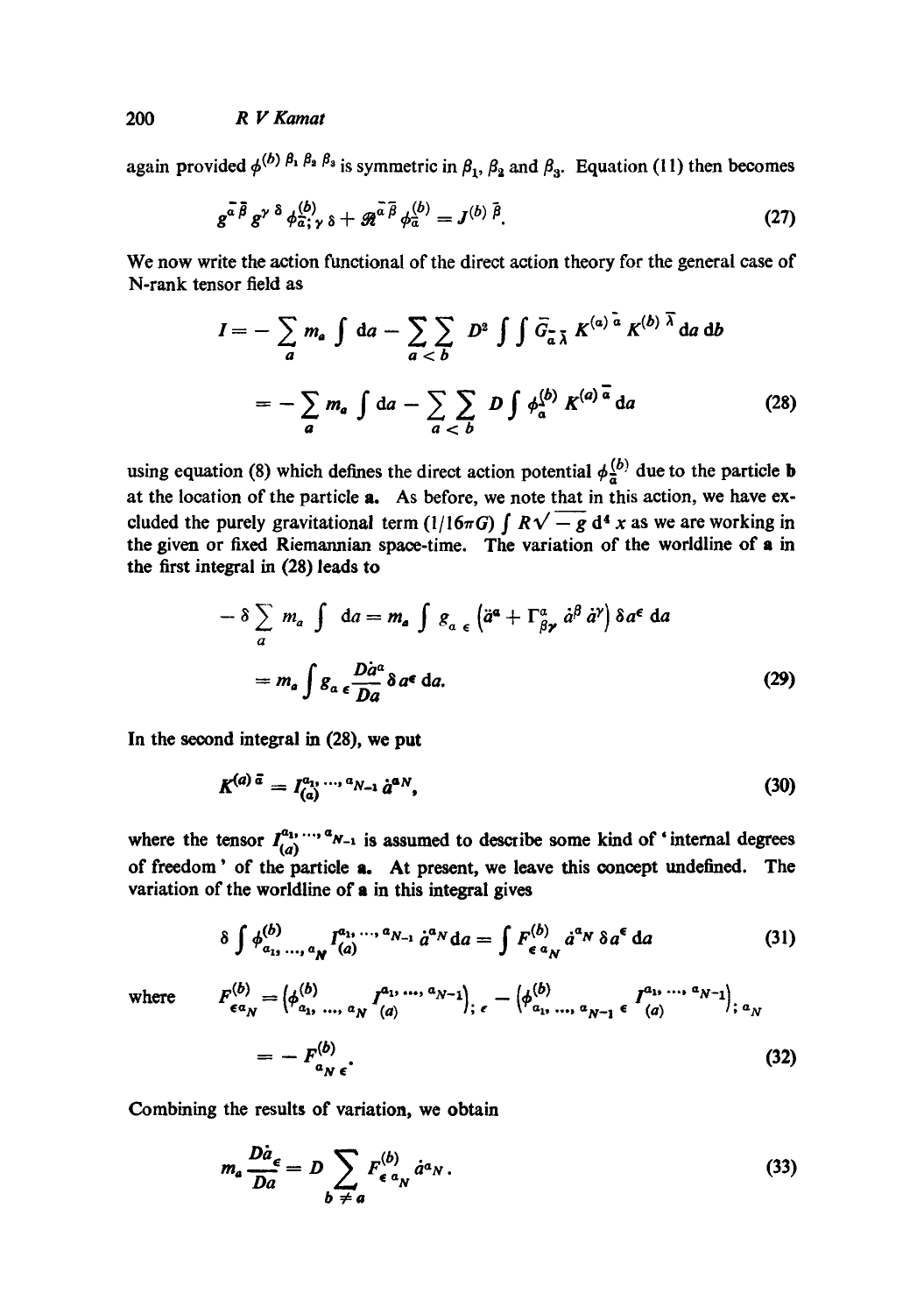In the locally flat space-time, the above equation becomes?

$$
m_a \ddot{a_\epsilon} = D \sum_{b \neq a} F^{(b)}_{\epsilon \alpha_N} \dot{a}^{\alpha_N}.
$$
 (34)

From now on we consider the problem in the locally fiat space-time. We shall now try to find the differential equation satisfied by  $F_{\epsilon a_N}^{(b)}$  for  $N=2, 3, 4$  and 5. This is done with a view to obtain an expression for the 'current' in the theory and to generalise it to the case of arbitrary rank  $N$ .

Starting with the case  $N=2$ , we write

$$
F_{\beta\gamma}^{(b)} = \left(\phi_{\alpha\gamma}^{(b)} I_{(a)}^a\right)_{,\beta} - \left(\phi_{\alpha\beta}^{(b)} I_{(a)}^a\right)_{,\gamma}.
$$
 (35)

As  $I_{(a)}^a$  describes the *internal* degrees of freedom of a we assume that  $I_{(a)}^a$  to be independent of its location, hence we put  $I_{(a), \beta}^a = 0$ , so that

$$
F_{\beta\gamma}^{(b)} = \left(\phi_{a\gamma,\ \beta}^{(b)} - \phi_{a\,\beta,\,\gamma}^{(b)}\right)I_{(a)}^{a}.
$$
 (36)

Taking divergence of (36), we get

$$
F_{\beta\gamma}^{(b),\beta} = \left(\phi_{\alpha\gamma,\beta}^{(b)} - \phi_{\alpha\beta,\gamma}^{(b)}\right)I_{(a)}^a.
$$

By definition, we have

$$
\phi_{\alpha\beta}^{(b)}=D\int\overline{G}_{\alpha\beta\lambda\mu}I_{(b)}^{\lambda}b^{\mu}\,db,
$$

so that

$$
\phi_{\alpha\beta}^{(b);\beta} = D \int \overline{G}_{\alpha\beta\lambda\mu}^{\qquad \beta} I_{(b)}^{\lambda} \dot{b}^{\mu} \, db.
$$

*t*At this stage, it is pertinent to ask the question: "Is the step  $K^{(a)} = I_{(a)}^{a_1, \dots, a} N^{-1}$  $\dot{a}^a$ <sub>N</sub> a unique one?" The answer to this question is apparently "no", as we see that a suggested alternative

$$
K^{(a)}\overline{a} = \overline{a}^{a_1} \overline{a}^{a_2} \dots \overline{a}^{a_N}
$$

leads to

$$
m_a \frac{D \dot{a}_e}{D a} = D \sum_{b \neq a} \left\{ \left( \phi_{a_{1},...,a_{N}}^{(b)}, \epsilon - N \phi_{\epsilon a_{2},...,a_{N}}^{(b)}; a_{1} \right) \dot{a}^{a_{1}}, ..., \dot{a}^{a_{N}} - N(N-1) \phi_{\epsilon a_{1},...,a_{N}}^{(b)} \ddot{a}^{a_{1}} \dot{a}^{a_{3}} ... \dot{a}^{a_{N}} \right\}
$$

which contains the acceleration  $\ddot{a}^{\alpha}$  on the right. This will present difficulties of initial condition, besides the presence of the product of velocities in the expression.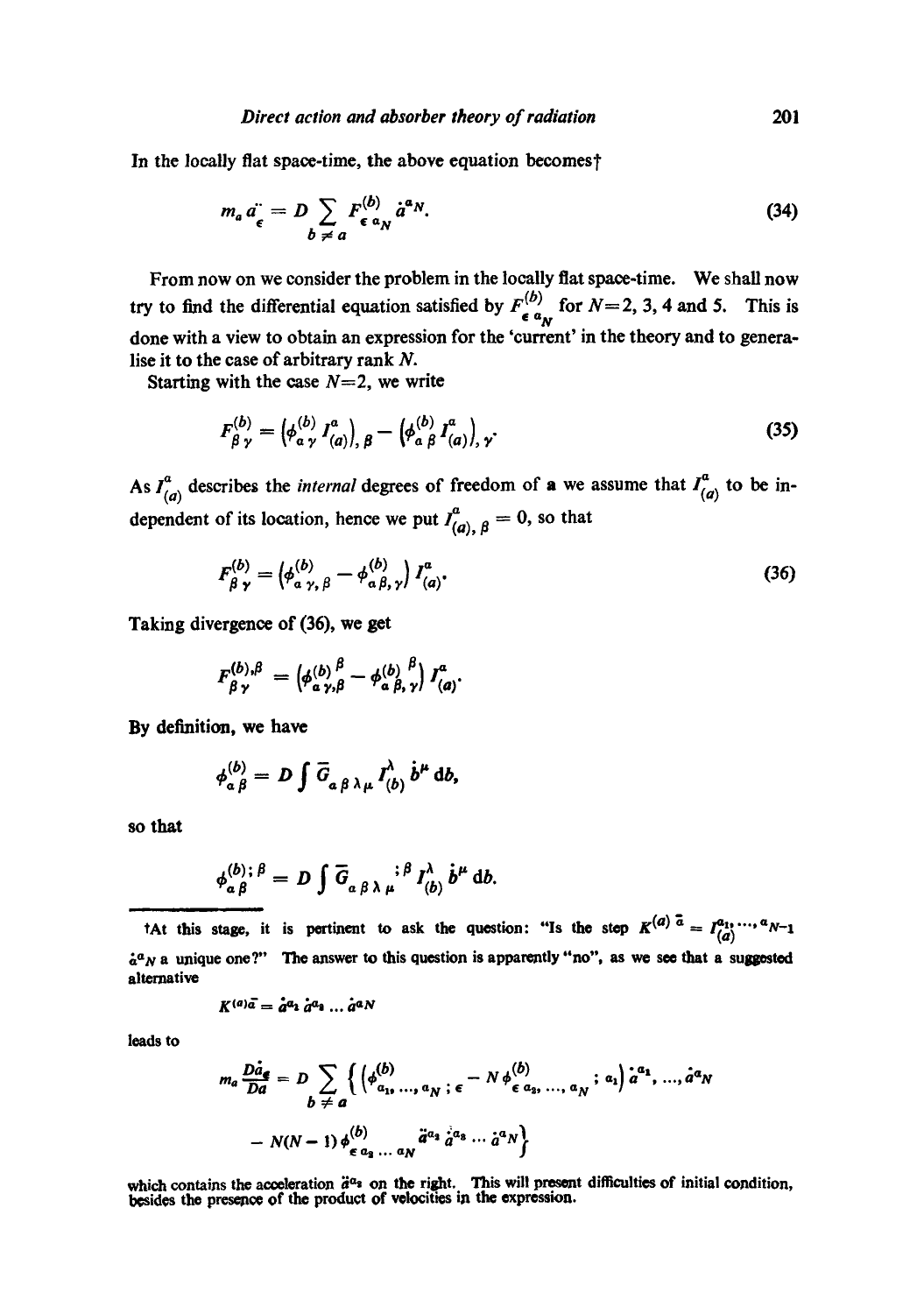In analogy with case  $N=1$ , we put  $\phi_{\alpha\beta}^{(b)}$ ;  $\beta=0$  as the gauge condition on  $\phi_{\alpha\beta}^{(b)}$ . this requires **But** 

$$
\overline{G}_{a\beta\lambda\mu}^{\quad \ \, ;\beta} = -\overline{G}_{a\lambda;\mu},\tag{37}
$$

which we assume to hold. This formula, for the case  $N=1$ , i.e.

$$
\overline{G}_{a\,\lambda}^{\quad \ \, \mathbf{i}\,\,\mathbf{a}}=-\,\overline{G}_{;\,\lambda}
$$

has been shown to hold by DeWitt and Brehme (1960). With the assumption of the gauge condition, we get

$$
F_{\beta\gamma}^{(b),\,\beta} = \phi_{\alpha\gamma,\,\beta}^{(b)}\,f_{(a)}^a = J_{\alpha\gamma}^{(b)}\,I_{(a)}^a = \mathcal{G}_{\gamma}^{(b)}.\tag{38}
$$

From (38) theory. In is given by the formula. we see that  $\mathcal{J}_{\nu}^{(b)}$ , and not  $J_{a\nu}^{(b)}$ , plays the role of the 'current' in this arriving at (38) we have used (27) for fiat space-time. The vector current

$$
\mathcal{G}_{\gamma}^{(b)} = D \int \frac{\delta^4(A, B)}{\left[-\bar{g}(A, B)\right]^{1/2}} \bar{g}_{\beta\gamma\lambda\mu} \; I_{(a)}^{\beta} \; I_{(b)}^{\lambda} \; \dot{b}^{\mu} \; \mathrm{d}b. \tag{39}
$$

The undetermined quantities  $I_{(a)}^{\beta}$  and  $I_{(b)}^{\lambda}$  can now be given a meaning. Let us assume that the particles a and **b** are identical and that each has its 'internal degree of freedom' described by a scalar *I*. Then  $I'_{\ell\rho}$ ,  $I'_{\ell h}$  will have the form which will contain a function  $f_2(I^2)$  and a *bitensor* which is independent of the coordinate system. To this end, we put

$$
I_{(a)}^{\beta} I_{(b)}^{\lambda} = f_{2}(I^{2}) \bar{g}^{\beta \lambda}
$$
 (40)

so that

$$
\mathcal{J}_{\gamma}^{(b)} = f_{\mathbf{a}}(I^{\mathbf{a}}) D \int \frac{\delta^{\mathbf{a}}(A, B)}{[-\bar{g}(A, B)]^{1/2}} \tilde{g}_{\beta \gamma \lambda \mu} \, \tilde{g}^{\beta \lambda} \, \dot{b}^{\mu} \, \mathrm{d}b \tag{41}
$$

Now we have, by definition of  $g_{\beta \gamma \lambda \mu}$ 

$$
\bar{g}^{\beta \lambda} \bar{g}_{\beta \gamma \lambda \mu} = \frac{1}{2!} \bar{g}^{\beta \lambda} (\bar{g}_{\beta \lambda} \bar{g}_{\gamma \mu} + \beta_{\mu} \bar{g}_{\gamma \lambda})
$$
  

$$
= \frac{1}{2} (\delta^{\lambda}_{\lambda} \bar{g}_{\gamma \mu} + \delta^{\lambda}_{\mu} \bar{g}_{\gamma \lambda})
$$
  

$$
= \frac{1}{2} (4+1) \bar{g}_{\gamma \mu} = \frac{5}{2} \bar{g}_{\gamma \mu}.
$$
 (42)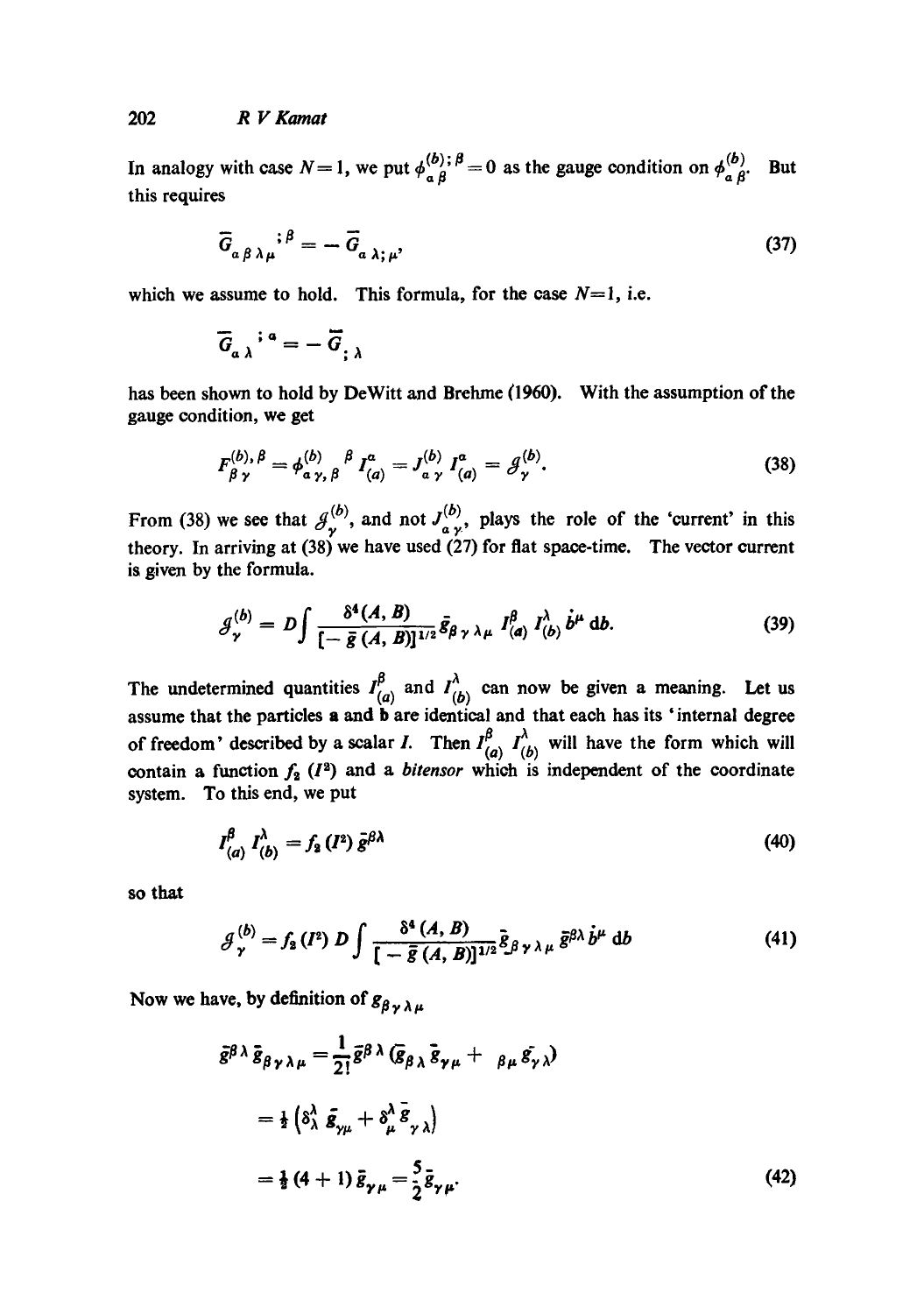With this, the expression for  $\mathcal{J}_{\mathbf{y}}^{(b)}$  becomes

$$
\mathcal{J}_{\gamma}^{(b)} = \frac{5}{2} f_2 \left( I^2 \right) D \int \frac{\delta^4 \left( A, B \right)}{\left[ -\bar{g} \left( A, B \right) \right]^{1/2}} \bar{g}_{\gamma \mu} \dot{b}^{\mu} \, \mathrm{d}b. \tag{43}
$$

We see that in the expression (38), the 'current'  $\mathcal{J}_{\gamma}^{(b)}$  has the same form as that for the electromagnetic case (Hoyle and Narlikar 1964) except that the role of charge *e* is now played by  $e_{(2)} = (5/2) f_2 (I^2) D$ .

In the case  $N = 3$ , in an analogous fashion, we have

$$
\mathcal{J}_{\gamma}^{(b)} = D \int \frac{\delta^4 (A, B)}{[-\bar{g}(A, B)]^{1/2}} \bar{g}_{a \beta \gamma \lambda \mu \nu} I_{(a)}^{a \beta} I_{(b)}^{\lambda \mu} \dot{b}^{\gamma} db. \tag{44}
$$

**Here, again, we put** 

$$
I_{(a)}^{\alpha \beta} I_{(b)}^{\lambda \mu} = f_8(I^2) \bar{g}^{\alpha \beta \lambda \mu}
$$
 (45)

then

$$
\bar{g}^{\alpha\beta\lambda\mu}\bar{g}_{\alpha\beta\gamma\lambda\mu\nu} = \frac{1}{3! \ 2!}(\bar{g}^{\alpha\lambda}\bar{g}^{\beta\mu} + \bar{g}^{\alpha\mu}\bar{g}^{\beta\lambda})
$$
  
\n
$$
\times (\bar{g}_{\alpha\lambda}\bar{g}_{\beta\mu}\bar{g}_{\gamma\nu} + \bar{g}_{\alpha\mu}\bar{g}_{\beta\nu}\bar{g}_{\gamma\lambda} + \bar{g}_{\alpha\nu}\bar{g}_{\beta\lambda}\bar{g}_{\gamma\mu}
$$
  
\n
$$
+ \bar{g}_{\alpha\nu}\bar{g}_{\beta\mu}\bar{g}_{\gamma\lambda} + \bar{g}_{\alpha\mu}\bar{g}_{\beta\lambda}\bar{g}_{\gamma\nu} + \bar{g}_{\alpha\lambda}\bar{g}_{\beta\nu}\bar{g}_{\gamma\mu})
$$
  
\n
$$
= \frac{1}{3! \ 2!}(\delta^{\lambda}_{\lambda}\delta^{\mu}_{\mu}\bar{g}_{\gamma\nu} + \delta^{\mu}_{\lambda}\delta^{\lambda}_{\mu}\bar{g}_{\gamma\nu} + \delta^{\lambda}_{\mu}\delta^{\mu}_{\nu}\bar{g}_{\gamma\lambda} + \delta^{\mu}_{\mu}\delta^{\lambda}_{\nu}\bar{g}_{\gamma\lambda})
$$
  
\n
$$
+ \delta^{\lambda}_{\nu}\delta^{\mu}_{\lambda}\bar{g}_{\gamma\mu} + \delta^{\mu}_{\nu}\delta^{\lambda}_{\lambda}\bar{g}_{\gamma\mu} + \delta^{\lambda}_{\nu}\delta^{\mu}_{\mu}\bar{g}_{\gamma\lambda} + \delta^{\mu}_{\nu}\delta^{\lambda}_{\mu}\bar{g}_{\gamma\lambda}
$$
  
\n
$$
+ \delta^{\lambda}_{\mu}\delta^{\mu}_{\lambda}\bar{g}_{\gamma\nu} + \delta^{\mu}_{\mu}\delta^{\lambda}_{\lambda}\bar{g}_{\gamma\nu} + \delta^{\lambda}_{\nu}\delta^{\mu}_{\mu}\bar{g}_{\gamma\lambda} + \delta^{\mu}_{\nu}\delta^{\lambda}_{\mu}\bar{g}_{\gamma\lambda}
$$
  
\n
$$
= \frac{1}{3! \ 2!}[(4 \times 4 + 4) + (1 + 4) + (1 + 4) + (4 + 1)
$$
  
\n
$$
+ (4 + 4 \times 4) + (4 + 1)] \bar{g}_{\gamma\nu}
$$
  
\n<math display="block</math>

With this, we write

$$
\mathcal{J}_{\gamma}^{(b)} = 5 f_3 \,(l^2) \, D \int \frac{\delta^4 \,(A, \,B)}{[-\,\tilde{g}\,(A, \,B)]^{1/2}} \,\, \bar{g}_{\gamma \, \nu} \, \dot{\bar{b}}^{\nu} \, \mathrm{d}b. \tag{46}
$$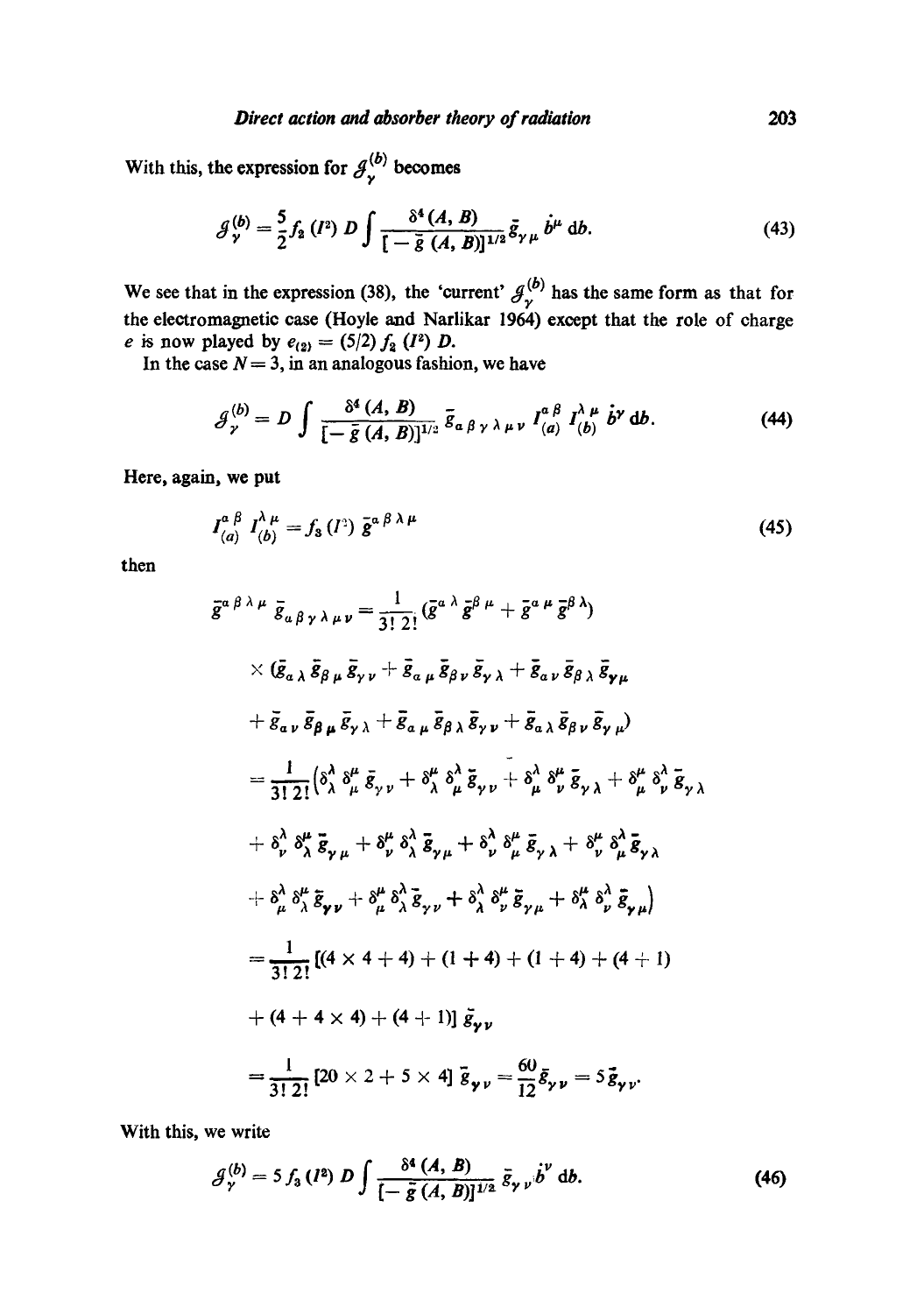Here, as we see, again the expression for the current has the same form as in the electromagnetic case, but with the charge replaced by  $e_{(3)} = 5 f_3 (I_1^2) D$ .

In order to arrive at the general formula for in the case of rank  $N$ , we may work out the corresponding formulas for the cases  $N=4$  and  $N=5$ . The calculations, though straightforward, are extremely involved. Without going through these calculations here, we state the results for these cases. Case *N=4* 

$$
\mathcal{J}_{\delta}^{(b)} = D \int \frac{\delta^4 (A, B)}{[-\bar{g}(A, B)]^{1/2}} \bar{g}_{\alpha\beta\gamma\delta\lambda\mu\nu\rho} I_{(a)}^{\alpha\beta\gamma} I_{(b)}^{\lambda\mu\nu} \dot{b}^{\rho} d b. \tag{47}
$$

**Here** 

$$
I_{(a)}^{a \beta \gamma} I_{(b)}^{\lambda \mu \nu} = f_{4}(I^{a}) \tilde{g}^{a \beta \gamma \lambda \mu \nu}
$$

and

$$
\bar{g}_{\alpha\beta\gamma\delta\lambda\mu\nu\rho}\,\bar{g}^{\alpha\beta\gamma\lambda\mu\nu}=\frac{1}{4!\,3!}\left[120\times6+30\times18\right]\bar{g}_{\delta\rho}=(35/4)\,\bar{g}_{\delta\rho}.
$$

This makes

$$
\mathcal{J}_{\delta}^{(b)} = (35/4) f_{4}(I^{2}) D \int \frac{\delta^{4} (A, B)}{[-\bar{g} (A, B)]^{1/2}} \bar{g}_{\delta \rho} b^{\rho} db
$$
 (48)

with

$$
e_{(4)}=(35/4)f_4(I^2) D.
$$

Case  $N = 5$ :

$$
\mathcal{J}_{\epsilon}^{(b)} = D \int \frac{\delta^4 (A, B)}{[-\bar{g}(A, B)]^{1/2}} \bar{g}_{\alpha \beta \gamma \delta \epsilon \lambda \mu \nu \rho \sigma} I_{(a)}^{\alpha \beta \gamma \delta} I^{\lambda \mu \nu \rho} \dot{b}^{\sigma} db \qquad (49)
$$

As before, here we set

$$
I_{(a)}^{a \beta \gamma \delta} I_{(b)}^{\lambda \mu \nu \rho} = f_{\delta} (I^2) \bar{g}^{a \beta \gamma \delta \lambda \mu \nu \rho}
$$

so that

$$
\bar{g}_{\alpha\beta\gamma\delta\epsilon\lambda\mu\nu\rho\sigma}\bar{g}^{\alpha\beta\gamma\delta\lambda\mu\nu\rho} = \frac{1}{5!\,4!} [840\times24+210\times96] \bar{g}_{\epsilon\sigma}
$$

$$
= 14 g_{\epsilon \sigma}
$$

to get

$$
\mathcal{J}_{\epsilon}^{(b)} = 14 f_{\delta} \left( I^2 \right) D \int \frac{\delta^4 \left( A, B \right)}{\left[ -\frac{\bar{g}}{g} \left( A, B \right) \right]^{1/2}} \bar{g}_{\epsilon \sigma} \dot{b}^{\sigma} \, \mathrm{d}b. \tag{50}
$$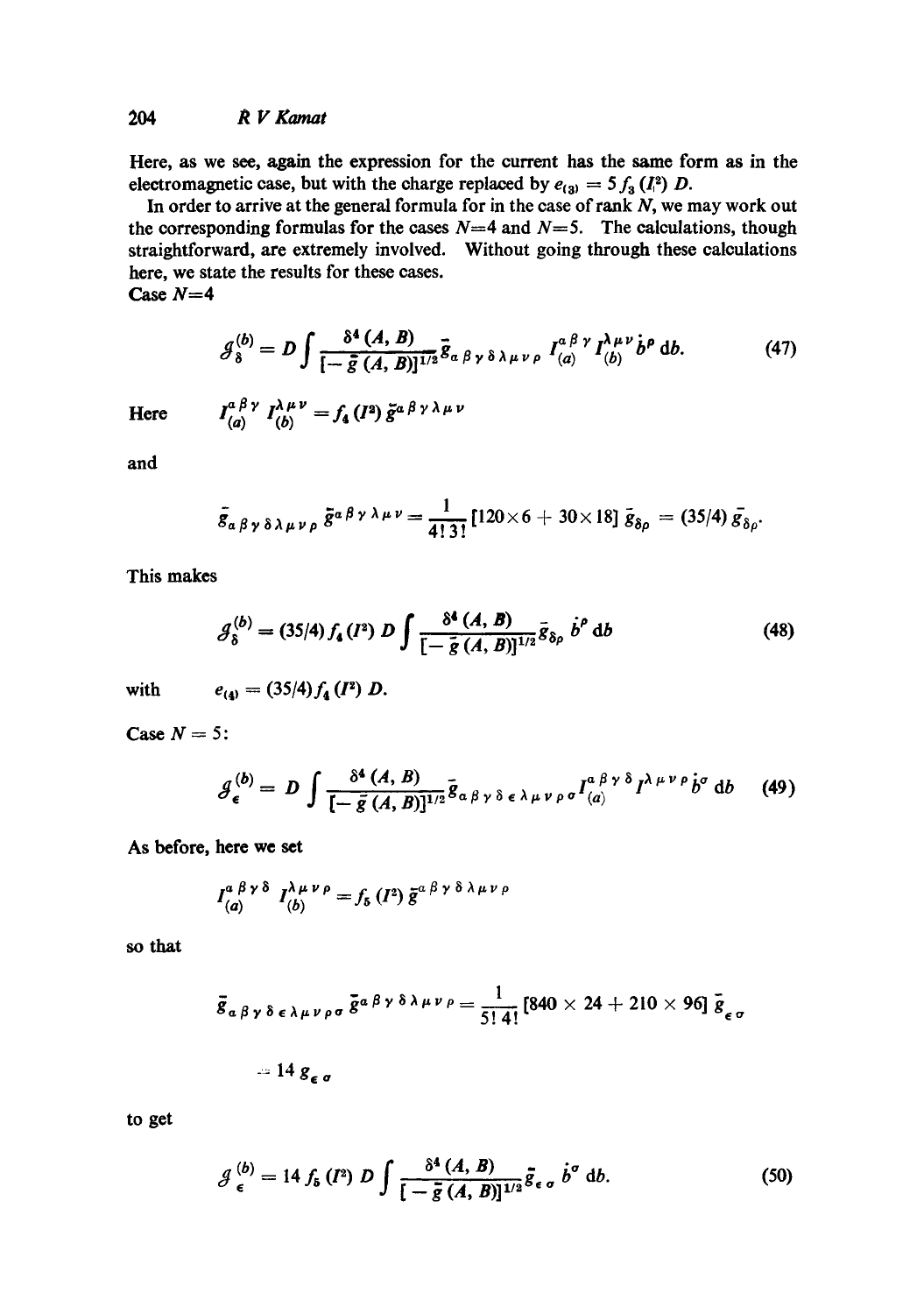From the above calculations, we see a pattern emerging. From the results obtained for the cases  $N=2$ , 3, 4 and 5, one can easily show that in the general case of rank N,

$$
\sigma_{\epsilon}^{(b)} = e_{(N)} \int \frac{\delta^4 (A, B)}{[-\bar{g}(A, B)]^{1/2}} \bar{g}_{\epsilon\sigma} b^{\sigma} db \qquad (51)
$$

where 
$$
e_{(N)} = \frac{(N+3)!}{4! \, N!} f_N(l^2) D.
$$
 (52)

From our general formalism, it should be possible to obtain the familiar case of electrodynamics for  $N=1$ . We note that this means

$$
e_{(N)} \xrightarrow[N=1]{\longrightarrow} e_{(1)} = e \text{ (electric charge).}
$$
 (53)

Indeed  $(N + 3)!/4!N!$  equals 1 when  $N = 1$  and we would, in addition, need  $f_N(I^2)$ to go to 1 for  $N=1$ . There are a number of possible forms of  $f_N$  satisfying the above requirement, the simplest of which is, perhaps,  $f_N(I^2) = I^{2(N-1)}$ . We shall, however, for the present, leave this choice undecided. The requirement (53) compels us to identify the coupling constant  $D$  with the electric charge  $e$ . Hence we write

$$
e_{(N)} = \frac{(N+3)!}{4!N!} f_N(I^2) e. \tag{54}
$$

as the entity which plays the role of charge in the direct action theory for a tensor field of rank N. One may look upon this generalised charge  $e_{(N)}$  of (54) as some kind of 'inertial moment of order  $N$ ' which can be considered as the generalisation of the quadrupole moment appearing as the current in the power radiated in the gavitational radiation formula (Landau and Lifschitz 1975).

In the most general case of rank  $N$ , we have

and the main

$$
F_{a\beta}^{(b);a} = \mathcal{J}_{\beta}^{(b)} \tag{55}
$$

as the 'field' equation satisfied by the antisymmetric tensor  $F_{\alpha\beta}^{(b)}$  given by (32). The 'current' on the right side of (55) is given by the expression (51).

Inserting the expression (32) for  $F_{a\beta}^{(b)}$  in (55) and imposing the gauge condition on  $\phi$  in the form

$$
\phi_{a_1,\ldots,a_{N-1}}^{(b)}{}^{a_N};a_N=0,
$$
\n(56)

one can obtain the wave equation (27) satisfied by  $\phi_{\overline{n}}^{(b)}$ . This also yields an explicit expression for  $\mathscr{R}^{\bar{a}\bar{\beta}}$ . The expression, which we shall prove in the appendix, is

$$
\mathcal{R}^{a_1,\dots,a_N\beta_1,\dots,\beta_N} = R^{a_N\beta_N} g^{a_1\beta_1,\dots,a_{N-1}} g^{a_{N-1}\beta_{N-1}} + \sum_{r=1}^{N-1} R^{a_r\beta_r a_N \beta_N} g^{a_1\beta_1} \dots g^{a_{r-1}\beta_{r-1}} g^{a_{r+1}\beta_{r+1}} \dots g^{a_{N-1}\beta_{N-1}} \quad (57)
$$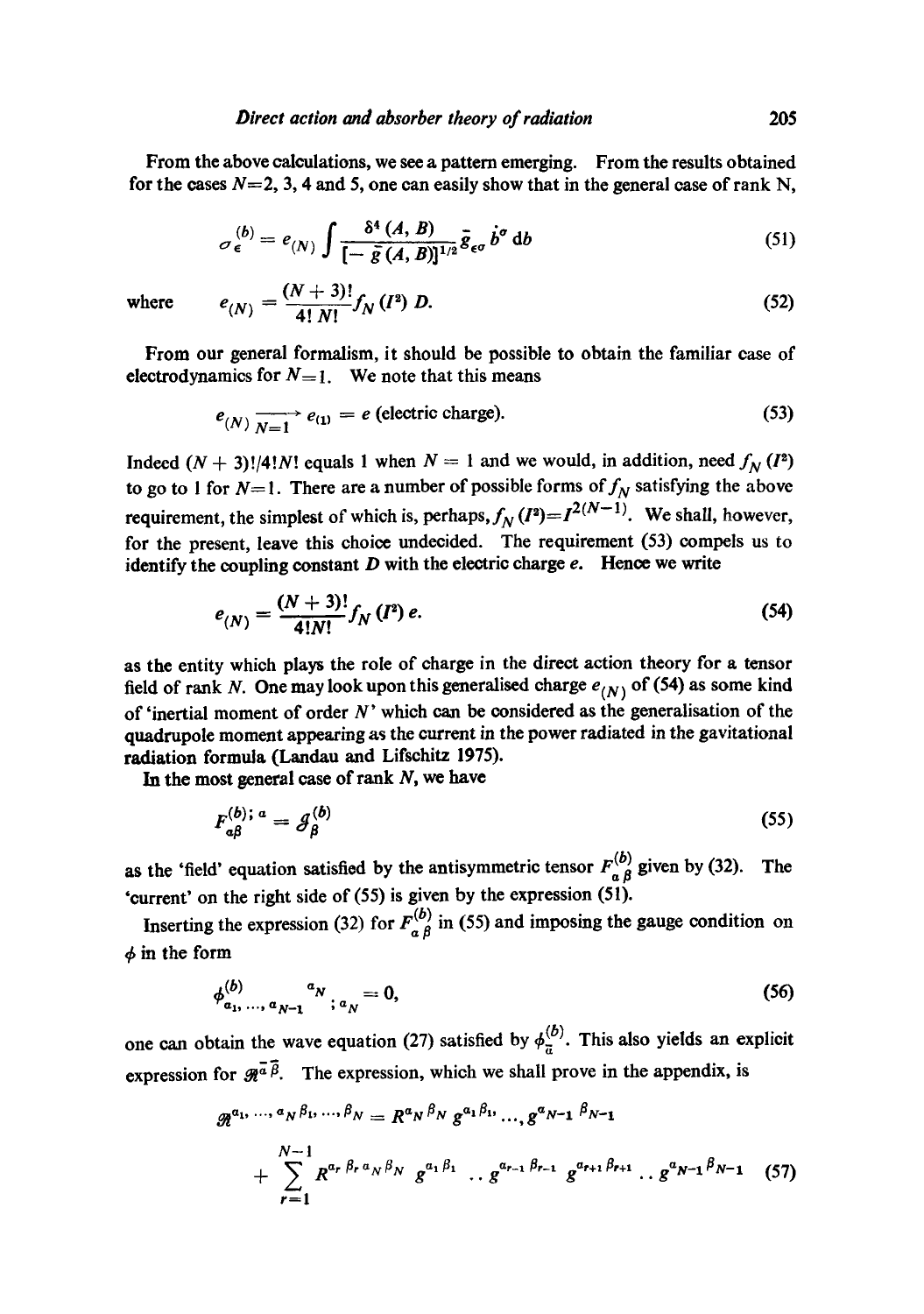In the above expression, the first term contains the Ricci tensor  $R^{a_N \beta_N}$  and the remaining terms contain the full Riemann tensors. As pointed out earlier,  $\mathscr{R}^{\alpha \overrightarrow{\beta}}$ satisfies  $\tilde{g}^{\bar{a}\bar{\beta}} = g\bar{\beta}^{\bar{a}}$ . It is not completely symmetric in all a's and  $\beta$ 's. This is to be expected as we have singled out  $a_N$  in defining  $K^{(a) \bar{a}}$  by putting  $K^{(a) \bar{a}} = I^{a_1, \ldots, a_{N-1}}_{(a)}$  $a^{a}$ , but  $a_N$  could be any of the a's from  $a_1$  to  $a_N$  hence to this extent  $\mathcal{R}^{\alpha \dot{\beta}}$  can be said to be symmetric in its indices. For  $N=1$ ,  $\mathcal{R}^{\alpha \overline{\beta}} \rightarrow R^{\alpha \overline{\beta}}$  as can be seen from (57). Finally  $\mathcal{R}^{\bar{a}\bar{\beta}}$  vanishes in flat space-time as Ricci and Riemann tensors vanish under these conditions, so that in the locally flat space-time the wave equation (27) reduces to

$$
g^{\overline{a}\,\overline{\beta}}\,g^{\gamma\,\delta}\,\phi_{\overline{a}\,;\,\gamma\,\delta}^{(b)}=J^{(b)\,\overline{\beta}}.
$$

### **4. Direct action theory: antisymmetric case\***

In this section, we shall consider the direct action theory for a completely antisymmetric tensor field of rank  $N$ . We now consider an antisymmetric tensor potential  $\phi_{a_1...a_N}^{(b)}$ . We can formally obtain a wave equation satisfied by it without imposing the gauge condition. If we start with the well known expression for the potential  $\phi_{(b)}^{\alpha}$  of rank 1, namely

$$
\Box \phi_{(b)}^a + R_\beta^a \phi_{(b)}^\beta = \text{source} = J_{(b)}^a,
$$
 (58)

then we require the wave operator on a second rank tensor potential  $\phi_{\ell,k}^{\alpha\beta}$  to be able to give the above rank 1 wave operator. Let

$$
\phi^a_{(b)} = \phi^{a \beta}_{(b); \beta}.
$$
 (59)

We now write

$$
\Box \phi_{(b)}^a + R_\beta^a \phi_{(b)}^\beta = \Box \phi_{(b); \beta}^a + R_\beta^a \phi_{(b); \gamma}^{\beta \gamma}, \qquad (60)
$$

The right side of (60) can be put in the form

$$
\phi_{(b); \beta \gamma}^{\alpha \beta \gamma} + R^{\alpha}_{\beta} \phi_{(b); \gamma}^{\beta \gamma}
$$
  
= 
$$
(\phi_{(b); \beta}^{\alpha \beta} + R^{\alpha \gamma}_{\delta \beta} \phi_{(b)}^{\delta \beta} + R^{\beta \gamma}_{\delta \beta} \phi_{(b)}^{\alpha \delta})_{; \gamma} + R^{\alpha}_{\beta} \phi_{(b); \gamma}^{\beta \gamma}
$$

<sup>\*</sup>The author thanks Professor J. V. Narlikar for suggesting this alternative.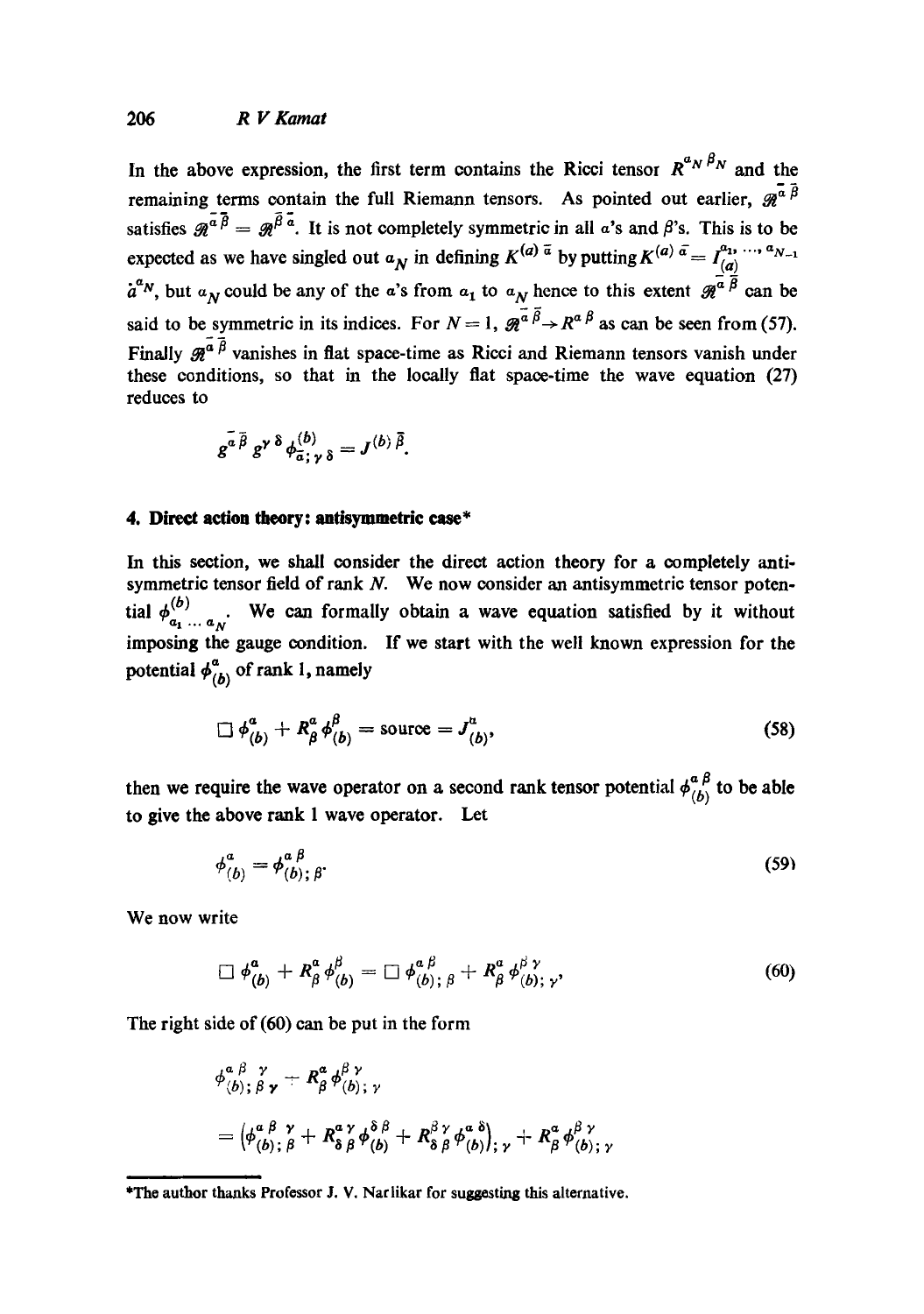*Direct action and absorber theory of radiation* 207

,h a i; ~ a ,/8/3; ~, # ,ha 8; *v-(b) ,~,fl + RSyflr(b) + R • 8 ~, fl '-(b)*  ,h=i;8 ay 8i y~=8] a i~, + "L t v-(b> + + v-(b>j; + %;,.

The third and fourth terms on the right of the last expression cancel each other to give

$$
\phi_{(b);\beta\gamma}^{\alpha\beta\gamma} + R^{\alpha}_{\beta} \phi_{(b);\gamma}^{\beta\gamma}
$$
  
=  $\left(\Box \phi_{(b)}^{\alpha\beta}\right)_{;\beta} + \left(R^{\alpha\gamma}_{\delta\beta} \phi_{(b)}^{\delta\beta} + R^{\gamma}_{\delta} \phi_{(b)}^{\alpha\delta}\right)_{;\gamma} + R^{\alpha}_{\delta\gamma\beta} \phi_{(b)}^{\delta\beta;\gamma} + R^{\alpha}_{\beta} \phi_{(b);\gamma}^{\beta\gamma}$ 

so that

$$
\Box \phi_{(b)}^a + R_\beta^a \phi_{(b)}^\beta
$$
  
= 
$$
\left( \Box \phi_{(b)}^{a \beta} + R_\delta^a \phi_{(b)}^a + R_\delta^\beta \phi_{(b)}^a \right)
$$
  
+ 
$$
R_\delta^a \phi_{(b)}^a + R_\gamma^a \phi_{(s)}^{\gamma \beta} \Big|_{;\beta}
$$
  
- 
$$
R_\delta^a \phi_{, \beta}^a \phi_{(b)}^a - R_\gamma^a \phi_{(b)}^{\gamma \beta}.
$$

If  $\phi_{(b)}^{\alpha \beta} = -\phi_{(b)}^{\beta \alpha}$ , it can be shown using Bianchi identities that the terms outside the divergence on the right side vanish.

Thus we get

$$
\square \phi_{(b)}^a + R_\beta^a \phi_{(b)}^\beta
$$
  
= 
$$
\left(\square \phi_{(b)}^{\alpha \beta} + 2R_8^{\alpha \beta} \phi_{(b)}^{\delta \gamma} + R_8^{\beta} \phi_{(b)}^{\alpha \delta} + R_\gamma^{\alpha} \phi_{(b)}^{\gamma \beta}\right)_{;\beta}.
$$

Hence the second wave operator is given by

$$
\Box \phi_{(b)}^{\alpha \beta} + R_{\gamma \delta}^{\alpha \beta} \phi_{(b)}^{\gamma \delta} + R_{\delta \gamma}^{\alpha \beta} \phi_{(b)}^{\delta \gamma} + R_{\delta}^{\beta} \phi_{(b)}^{\alpha \delta} + R_{\gamma}^{\alpha} \phi_{(b)}^{\gamma \beta} = \text{source.}
$$
 (61)

In general, for the tensor potential of rank  $N \gg 2$ ), it can be shown that

$$
\Box \phi_{(b)}^{\beta_1...\beta_N} + \sum_{r=1}^N R_{\gamma_r}^{\beta_r} \phi_{(b)}^{\beta_1...\gamma_r...\beta_N} + \sum_{r \neq s} \sum_{\gamma_r} R_{\gamma_r}^{\beta_r} \phi_{s}^{\beta_1...\gamma_r...\gamma_s...\beta_N} = J_{(b)}^{\beta_r...\beta_N}.
$$
\n(62)

P.~3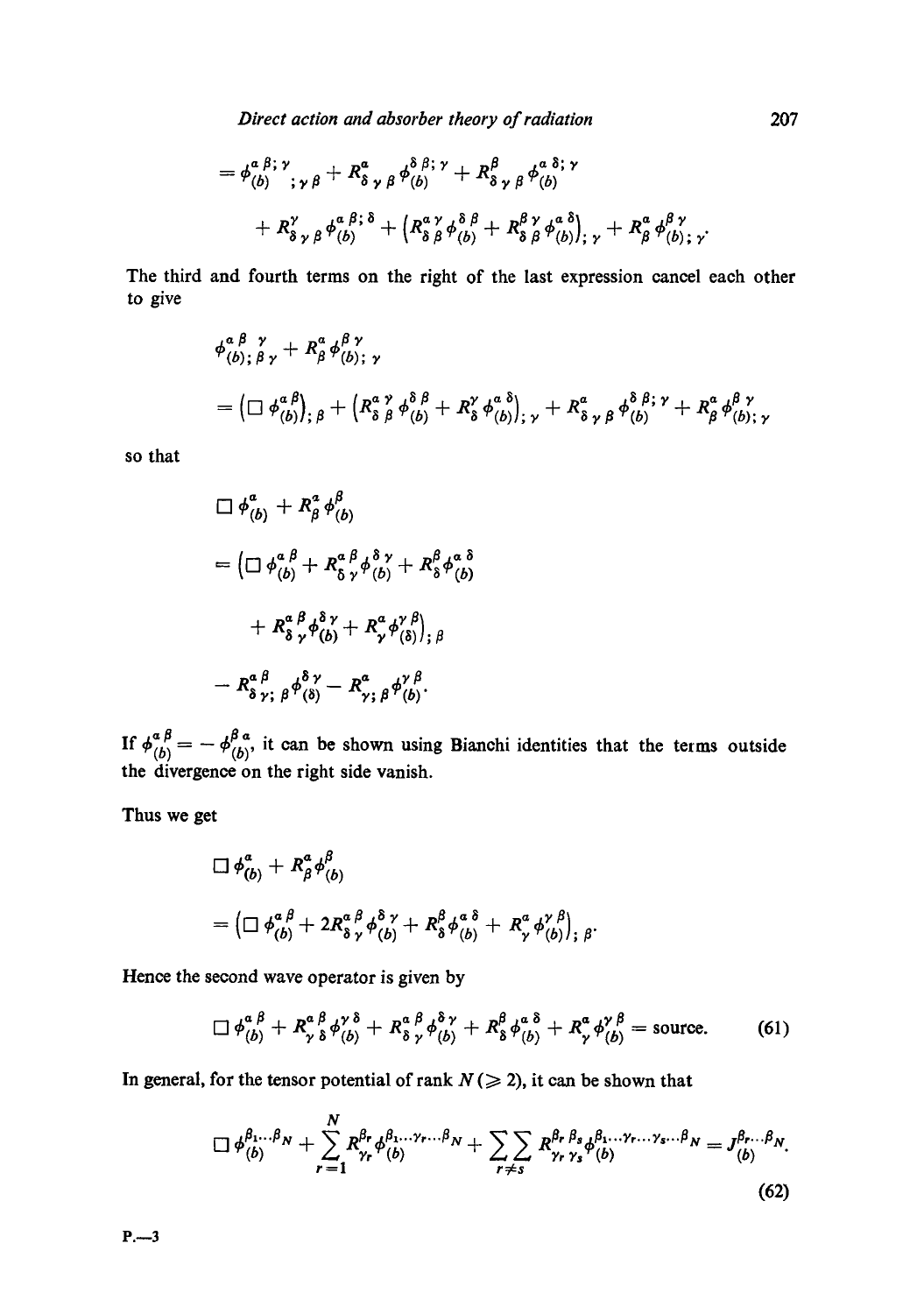Putting (27) in the form

$$
\Box \phi^{\bar{\beta}}_{(b)} + \mathscr{R}^{\bar{a}\,\bar{\beta}} \phi^{(b)}_{\bar{a}} = J^{\bar{\beta}}_{(b)}
$$

we have

$$
\mathcal{R}^{a_1...a_N \beta_1... \beta_N} \phi^{(b)}_{a_1...a_N} = \sum_{r=1}^N R_{\gamma_r}^{\beta_r} \phi^{a_1... \gamma_r... \beta_N}_{(b)}
$$
  
+ 
$$
\sum_{r \neq s} \sum_{\gamma_r \gamma_s} R_{\gamma_r \gamma_s}^{\beta_r \beta_s} \phi^{a_1... \gamma_r ... \gamma_s... \beta_N}_{(b)}.
$$
 (63)

Since, in the above expression  $\phi_{\overline{a}}^{(b)}$  is arbitrary, we obtain,

$$
\mathcal{R}^{a_1 \cdots a_N \beta_1 \cdots \beta_N} = \sum_{r=1}^N R_{\gamma_r}^{\beta_r} g^{[a_1 \beta_1} \cdots g^{a_r \gamma_r} \cdots g^{a_N \beta_N]}
$$
  
+ 
$$
\sum_{r \neq s} \sum_{r \gamma_r} R_{\gamma_r}^{\beta_r} \beta_s g^{[a_1 \beta_1} \cdots g^{a_r \gamma_r} \cdots g^{a_s \gamma_s} \cdots g^{a_N \beta_N]}
$$
(64)

In (64), we have used the symbol  $\lbrack \quad \rbrack$  round the indices in g's to indicate the antisymmetrisation of these indices. From (64), one can see that  $\mathcal{R}^{\overline{a}}{}^{\overline{\beta}} = \mathcal{R}^{\overline{\beta}}{}^{\overline{a}}$  and that  $\mathscr{R}^{\bar{a}}\bar{\beta}=0$  in the flat space-time where the Ricci and Riemann tensors vanish.

The wave equation (27) can also be written as

$$
g^{\bar{a}\bar{\beta}}g^{\gamma\delta}\phi^{(b)}_{\bar{a};\gamma\delta}+g^{\bar{a}\bar{\beta}}_{\bar{a}\bar{\beta}}\phi^{(b)}_{\bar{a}}=J^{\bar{\beta}}_{(b)}
$$

where  $g^{\bar{a}}\beta = g^{\beta} a$ , but is intisymmetric among its indices a and  $\beta$ , or instance, in the case  $N = 3$ 

$$
g^{\overline{a}, \overline{\beta}} \equiv g^{a_1 a_3 a_3 \beta_1 \beta_2 \beta_3}
$$
  
=  $\frac{1}{6} (g^{a_1 \beta_1} g^{a_3 \beta_2} g^{a_3 \beta_3} + g^{a_1 \beta_3} g^{a_3 \beta_3} g^{a_3 \beta_1}$   
+  $g^{a_1 \beta_3} g^{a_2 \beta_1} g^{a_3 \beta_2} - g^{a_1 \beta_3} g^{a_2 \beta_2} g^{a_3 \beta_1}$   
-  $g^{a_1 \beta_3} g^{a_1 \beta_1} g^{a_3 \beta_3} - g^{a_1 \beta_1} g^{a_2 \beta_3} g^{a_3 \beta_1}.$ 

This gives 
$$
g^{\bar{a}} \bar{\beta} \phi_{\bar{a}}^{(b)} = \phi_{(b)}^{\bar{\beta}}
$$
,

provided  $\phi_{\overline{a}}^{(b)}$  is antisymmetric in all its indices.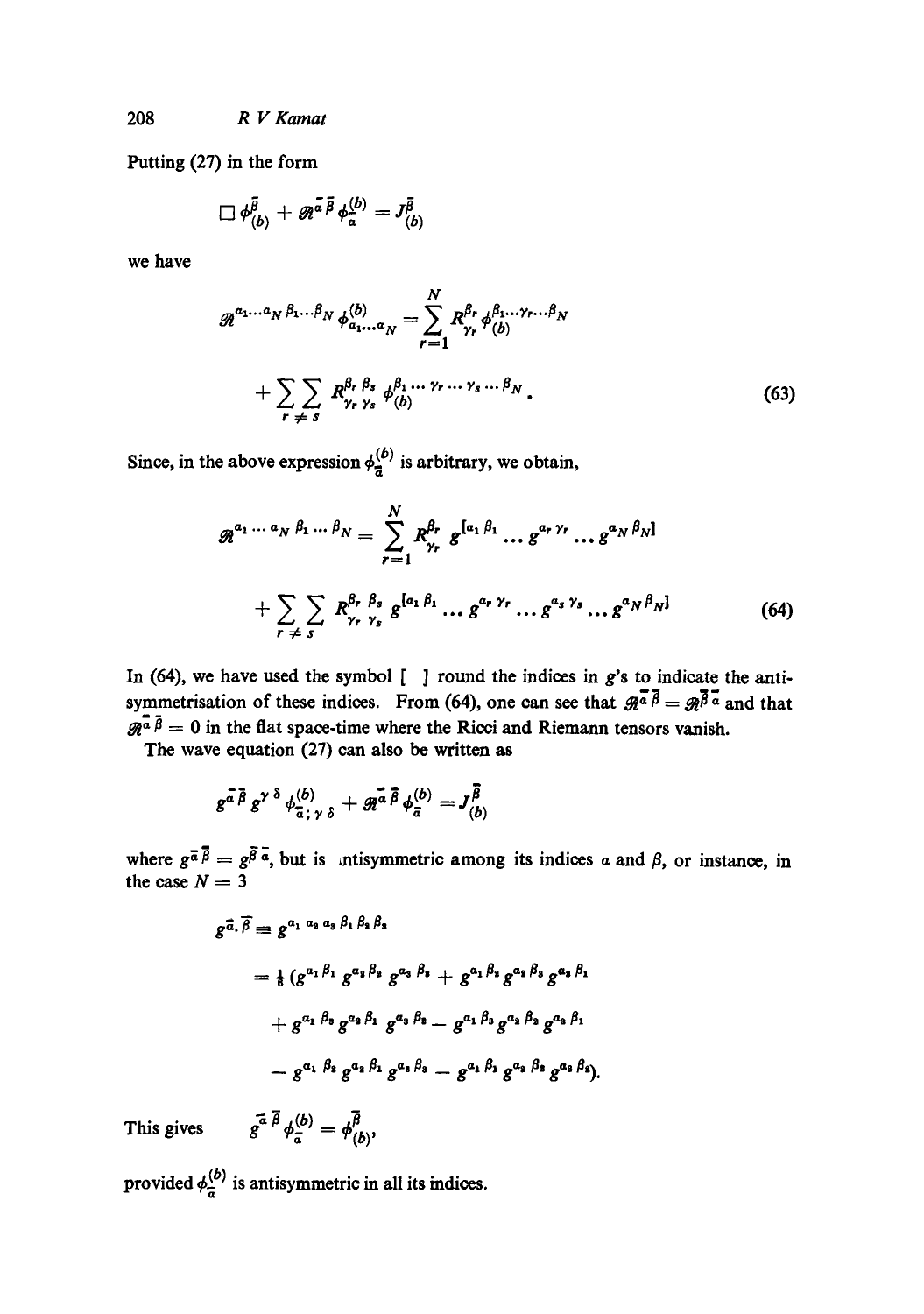The action integral of the direct action theory for the case of Nth-rank tensor field is

$$
J = -\sum_{a} ma \int da - \sum_{a < b} D^2 \int \int \overline{G}_{\overline{a}} \overline{\lambda} K^{(a) \overline{a}} K^{(b) \overline{\lambda}} da db
$$

$$
= -\sum_{a} m_a \int da - \sum_{a < b} D \int \phi_{\overline{a}}^{(b)} K^{(a) \overline{a}} da
$$

where  $G_{\overline{a}} \overline{\zeta} = G_{\overline{b}} \overline{\zeta}$  but is antisymmetric in indices a and  $\lambda$ , so also are the tensors  $K^a$ . We put, as before,  $K^{(a)} = I_{(a)}^{a_1} \cdots I_{a-1}^{a_n} a^{a}$  where the tensor I describing the ' internal degrees of freedom' is completely antisymmetric. Varying the action, one gets the equation of motion

$$
m_a \ddot{a}_{\epsilon} = D \sum_{b \neq a} F_{\epsilon}^{(b)} \dot{a}^{a} N,
$$

where  $F_{\epsilon a}^{(b)}$ 

$$
\begin{aligned}\n(b) &= \left(\phi_{a_1,\ldots,a_N}^{(b)} \quad I^{a_1,\ldots,a_{N-1}}\right)_{;\,\epsilon} \\
&= \left(\phi_{a_1,\ldots,a_{N-1}} \epsilon \quad I^{a_1,\ldots,a_{N-1}}\right)_{;\,a_N} \\
&= \left[\left(\phi_{a_1,\ldots,a_N}^{(b)}\right)_{;\,\epsilon} - \left(\phi_{a_1,\ldots,a_{N-1}}^{(b)} \epsilon\right)_{;\,a_N}\right] I^{a_1,\ldots,a_{N-1}}_{(a)} \\
&= -F^{(b)}_{a_N \epsilon}\n\end{aligned}
$$

**We take** the divergence of this equation to obtain

$$
F_{\epsilon}^{(b)}; \epsilon = \left(\phi_{a_1,\ldots,a_N}^{(b)}; \epsilon - \phi_{a_1,\ldots,a_{N-1}}^{(b)}; \epsilon; a_N\right) I_{(a)}^{a_1,\ldots,a_{N-1}}.
$$

In the locally fiat space-time this has the form

$$
F_{\epsilon}^{(b),\epsilon} = \left( \phi_{a_1,\ldots,a_N,\epsilon}^{(b)}, \epsilon - \phi_{a_1,\ldots,a_{N-1}}^{(b)}, \epsilon \atop a_1,\ldots,a_{N-1,\epsilon} \epsilon \right) I_{(a)}^{a_1,\ldots,a_{N-1}}.
$$

In order to obtain the 'field' equation involving the tensor  $F_{\epsilon \alpha_N}^{(b)}$ , we have to impose the gauge condition at this stage, *viz.* 

$$
\phi_{a_1,\ldots,a_{N-1}}^{(b)} \epsilon^{,\epsilon} = 0
$$

which gives

$$
F_{\epsilon a_N}^{(b),\epsilon} = \Box \phi_{a_1,...,a_N}^{(b)} I_{(a)}^{a_1,...,a_{N-1}} = J_{a_1,...,a_N}^{(b)} I_{(a)}^{a_1,...,a_{N-1}} = \mathcal{J}_{a_N}^{(b)}.
$$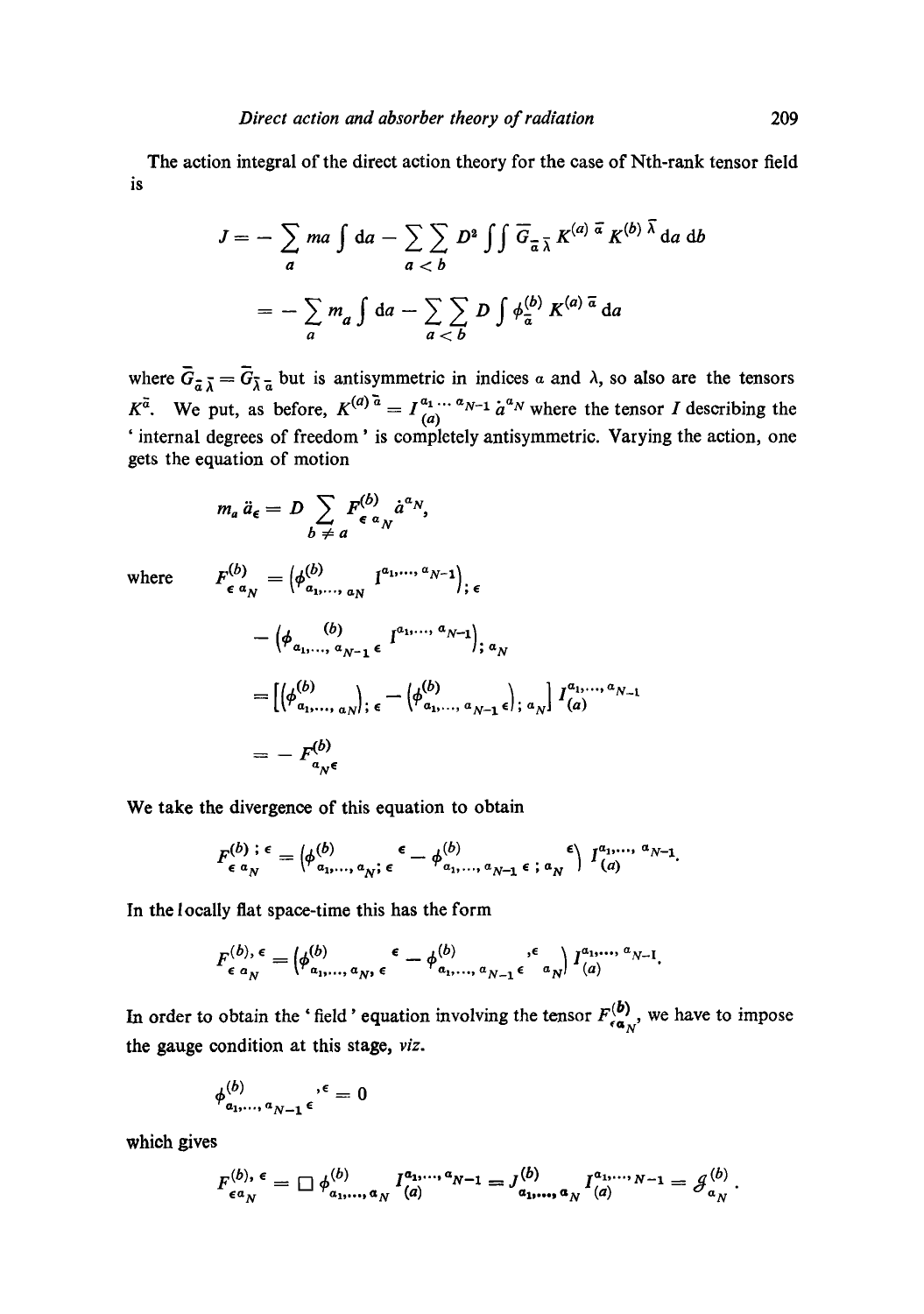where  $\mathcal{J}_{n}^{\nu}$  has the form  $a_N$ 

$$
\mathcal{J}_{a_N}^{(b)}=D\int\frac{\delta^4\left(A,\,B\right)}{[-\,\bar{g}\left(A,\,B\right)]^{1/2}}\bar{g}_{a_1\ldots a_N\,\lambda_1\ldots\lambda_N}\,I_{(a)}^{a_1\ldots a_{N-1}}\,I_{(b)}^{\lambda_1\ldots\lambda_{N-1}}\,\dot{b}^{\lambda_N}\,\mathrm{d}b.
$$

Here  $\bar{g}_{z\bar{\lambda}} = \bar{g}_{\bar{\lambda} z}$  but is antisymmetric in its indices a and  $\lambda$  separately. In this we put

$$
I_{(a)}^{a_1...a_{N-1}}I_{(b)}^{\lambda_1...\lambda_{N-1}}=f_N(I^2)\overline{g}^{a_1...a_{N-1}}\overline{a_1...\lambda_{N-1}}.
$$

Remembering the antisymmetric nature of  $\bar{g}$ , we work out the factor

$$
g_{a_1...a_N \lambda_1...\lambda_N} \bar{g}^{a_1...a_{N-1} \lambda_1...\lambda_{N-1}}
$$

in the integral for the ' current'  $\mathcal{J}_{\alpha_N}^{(b)}$  to get the form

$$
\mathcal{J}_{\alpha_N}^{(b)} = e_{(N)} \int \frac{\delta^4 (A, B)}{[-\overline{g}(A, B)]^{1/2}} \overline{g}_{\alpha_N \lambda_N} \dot{b}^{\lambda_N} db
$$

where  $e_{(1)} = f_1(I^2) D$ ,  $e_{(2)} = f_2(I^2) (3/2) D$ ,  $e_{(3)} = f_3(I^2) D$  and  $e_{(4)} = f_4(I^2) (f_2) D$ . It is found that for the cases  $N \geq 5$   $e_{(N)} = 0$ . This result is not entirely unexpected as totally antisymmetric tensors  $\phi_a^{(b)}$  of rank  $N \geq 5$  are trivially zero in the fourdimensional space-time and one is not able to carry on to the cases of arbitrarily large N. As in the symmetric case,  $e_{(1)} = e$ , which means that  $f_1$  ( $I^2$ ) = 1 and  $D = e$ .  $f_N(I^2)$  has to be suitably chosen such that the above condition holds.

### **5. Absorber theory of radiation for the tensor field of rank N**

In the earlier sections, we have developed a formalism for the direct action potential of rank N when the potential is symmetric as well as when it is completely antisymmetric. In both these cases, this has led us to a second rank antisymmetric 'field' tensor  $F_{\epsilon a}^{(b)}$  defined in terms of the potential  $\phi_{\bar{a}}^{(b)}$  and a  $(N-1)$  rank tensor  $\Gamma_{(a)}^{(1)}$ describing some kind of internal degrees of freedom of particles interacting with each other *via* direct interparticle action. The field tensor  $F<sup>(b)</sup>$  satisfies

$$
F_{\beta\,a}^{(b);\,\beta} = \mathcal{J}_a^{(b)},\tag{65}
$$

where 
$$
\mathcal{J}_{a}^{(b)} = e_{(N)} \int \frac{\delta^{4} (A, B)}{[-\bar{g} (A, B)]^{1/2}} \bar{g}_{a \lambda} \dot{b}^{\lambda} db
$$
 (66)

is the current produced by the particle **b**. The coefficient of the integral in  $\mathcal{J}_a^{(b)}$ , which is the source of the 'field'  $F_{\beta}^{(b)}$  is  $e_{(N)}$ , which has different forms in symmetric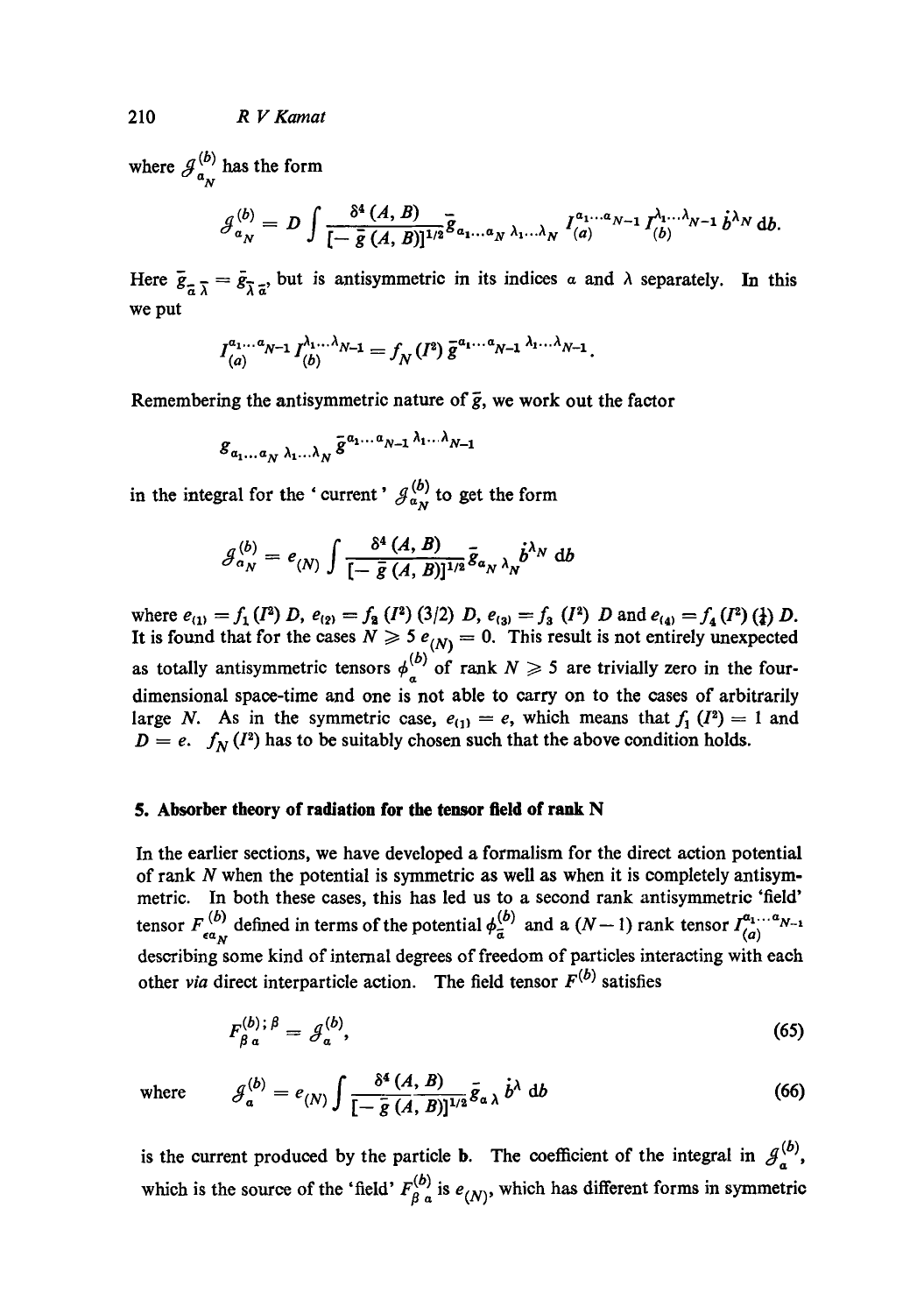and antisymmetric cases. Nevertheless, in both these cases  $e_{(N)}$  reduces to the electric charge e, when we put  $N = 1$ , provided we identify the coupling constant D of rank  $N$  tensor field with electric charge  $e$  and choose the form of the function  $f_N(I^2)$  suitably, so that it reduces to 1, when  $N=1$ .

Antisymmetry of  $F_{a}^{(b)}$  immediately gives

$$
F_{a \beta; \gamma}^{(b)} + F_{\beta \gamma; a}^{(b)} + F_{\gamma a; \beta}^{(b)} = 0.
$$
 (67)

Equations (65) and (67) have the same mathematical structure as Maxwell equations in curved space-time and they share with them property of conformal invariance. The expression (66) for the current has also exactly the same form as the electric current in curved space-time (Hoyle and Narlikar 1964). The equations of motion of a particle a interacting with all other particles in the universe (the absorber) *via*  direct interpaxticle action, is given by

$$
m_a \ddot{a}_{\beta} = D \sum_{b \neq a} F_{\beta}^{(b)} \dot{a}^a \tag{68}
$$

with D set equal to e. From (65) and (66) we see that  $e_{(N)}$ , the generalised 'charge' is the source of  $F_{\beta,q}^{(0)} = \frac{1}{2} F_{\beta,q,\text{ret}}^{(0)} + \frac{1}{2} F_{\beta,q,\text{adv}}^{(0)}$  through which all particles in the universe interact with a, the coupling constant of interaction being, not  $e_{(N)}$  again, but e, as is seen from (68) which is written for locally flat space-time.

We now proceed to give the well-known derivation for the radiation reaction formula in our general direct action formalism using the method of Wheeler and Feynman (1945), derivation I. One writes the full retarded field of a source which is given an acceleration  $u$ , as

$$
-\left[e_{(N)} u/r_{k}\right] \sin \theta, \tag{69}
$$

at the location of the particle k. The acceleration of the absorber particle k is given by

$$
u_k = (e_k/m_k) \times \text{['field' of the disturbance]}
$$
  
=  $-(e_k/m_k) \times (e_{(N)} u/r_k) \sin \theta.$  (70)

The radiation reaction force on the source particle along the direction of the acceleration  $u$  is

$$
- e_k (e_{(N)} u_k / 2 r_k^2) \sin \theta
$$
  
= 
$$
(e_k^2 u/m_k) (e_{(N)}^2 / 2 r_k^2) \sin^2 \theta.
$$
 (71)

We can Fourier analyse the acceleration and take only one component corresponding to a frequency  $\omega$  and take into consideration the phase difference between the returned reaction and source acceleration. We then obtain for the contribution to the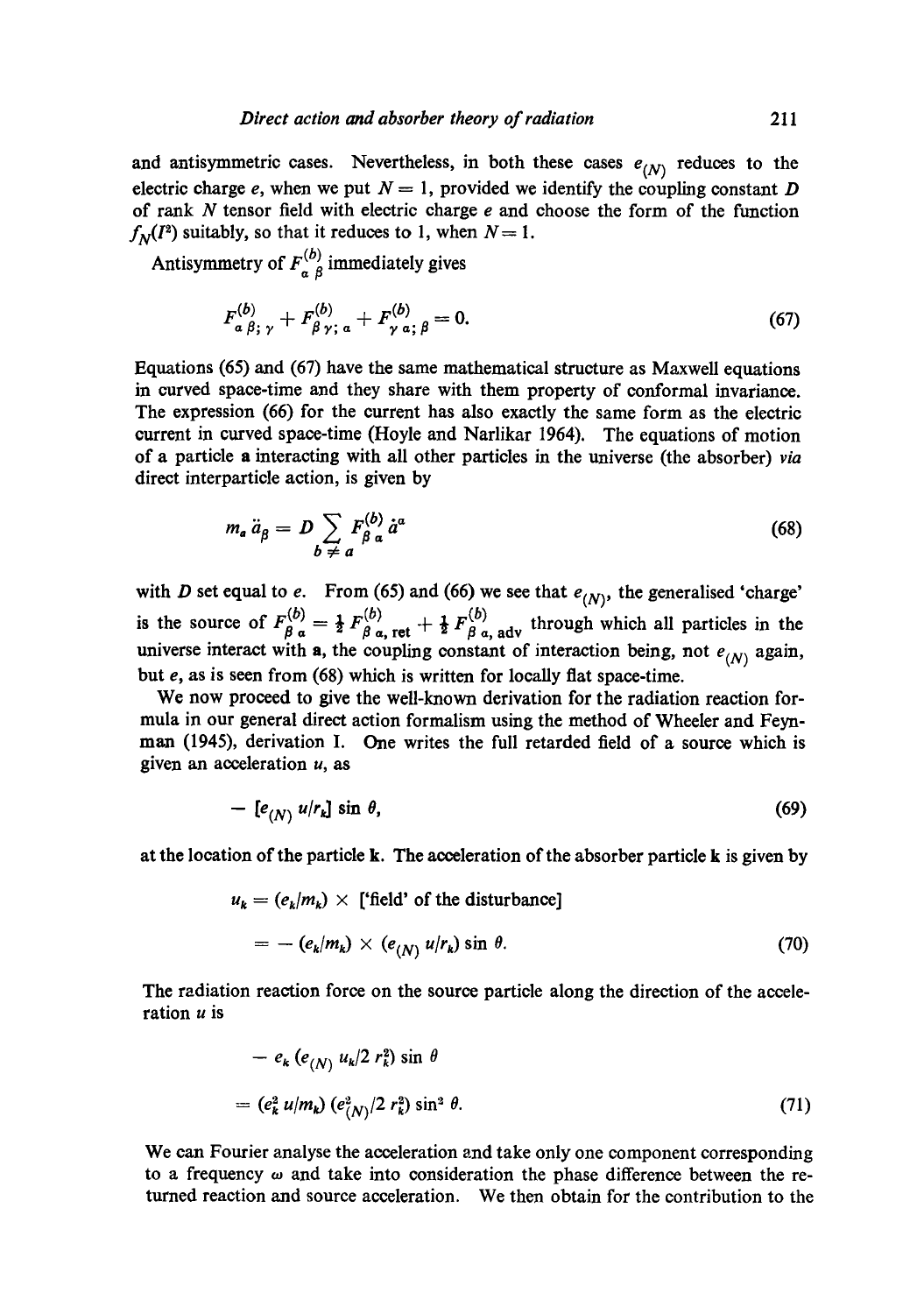returned reaction by the absorber particles at a distance  $r_k$  from the source and in the volume element dr<sub>k</sub>  $r_k$  d $\theta$   $r_k$  sin  $\theta$  d $\varphi$  where we have chosen the polar axis along the direction of acceleration, the following expression:

$$
(e_{(N)}^2 e_k^2 u/2 m_k r_k^2) \times r_k^2 dr_k \sin^3 \theta \ d\theta \ d\phi
$$
  
×  $N \exp \left[ - i r_k 2 \pi N e_k^2 / m_k \omega \right],$  (72)

where  $N$  is the particle density of the absorber. Integrating overall the possible directions with limits of  $\theta$  from 0 to  $\pi$  and of  $\varphi$  from 0 to  $2\pi$ , we get

$$
(4\pi Nu/3) (e_k^2 e_{(N)}^2/m_k) \int\limits_0^\infty \exp\left[-i\,r_k\,2\pi\,N\,e_k^2/m_k\,\omega\right]\,\mathrm{d}r_k \tag{73}
$$

as the magnitude of the radiation reaction along the direction of acceleration on the source, from all the absorber particles in the universe. Carrying out the integration over  $r_k$ , the force of radiation damping on the source particle comes out to be

$$
(2/3) e^2(N) \quad (-i \omega k)
$$
  
= (2/3) e<sup>2</sup>(N)  $(du/dt)$ , (74)

**as** we have taken the Fourier component

$$
u=u_0\exp{(-i\omega t)}.
$$

This differs from the usual electromagnetic case by the factor  $(e_{(N)}/e_k)^2$  embodying the contribution of the ' internal degrees of freedom' of the particle a. One could similarly carry out calculations for the absorber action on the basis of derivations II, III and IV of Wheeler and Feynman or in the manner Hoyle and Nazlikar (1964) have done these calculations for eonformally flat space-time. All the conclusions arrived at by Hoyle and Narlikar regarding cosmological models hold when their calculations are extended to apply to the rank Ntensor field whose basic mathematical structure is the same as that of classical electrodynamies even in curved space-time except that there is a dichotomy of *e* and  $e_{(N)}$  mentioned earlier. Of course, for  $N=1$ , everything reduces to the familiar case of electrodynamics, as  $e_{(N)} = e$ .

### **Acknowledgements**

It is a pleasure to thank Professor S M Chitre and Professor J V Narlikar who suggested the problem, for their continued guidance and encouragement.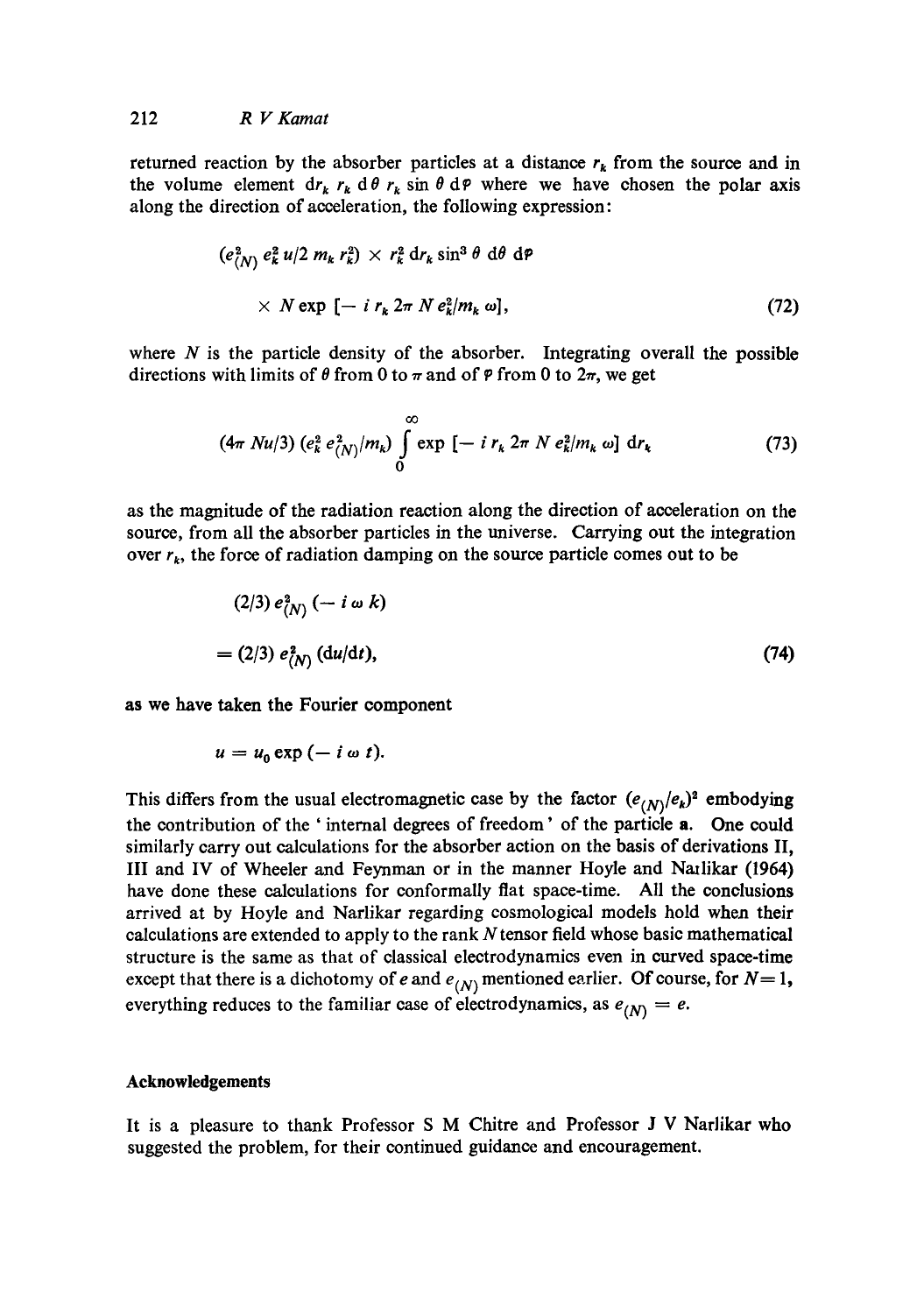## **Appendix**

*Explicit form of the generalised Ricci tensor*  $\mathcal{R}^{\bar{\alpha}}$   $\bar{\beta}$ . *symmetric case.* 

**In curved** space-time the antisymmetric 'field' tensor

$$
F_{\epsilon a_N}^{(b)} = \left(\phi_{a_1 \ldots a_N}^{(b)}, \epsilon - \phi_{a_1 \ldots a_{N-1}}^{(b)}, \epsilon, a_N\right) I_{(a)}^{a_1 \ldots a_{N-1}} \tag{A1}
$$

satisfies the following equation

$$
F_{\epsilon}^{(b);\ \epsilon} = \mathcal{J}_{a_N}^{(b)},\tag{A2}
$$

where 
$$
\mathcal{J}_{a_N}^{(b)} = J_{a_1 ... a_N}^{(b)} I_{(a)}^{a_1 ... a_{N-1}}.
$$
 (A3)

Inserting  $(A1)$  and  $(A3)$  in  $(A2)$ , we obtain

$$
\phi_{a_1 \ldots a_N; \epsilon}^{(b)} \epsilon - \phi_{a_1 \ldots a_{N-1} \epsilon; \alpha_N}^{(b)} = J_{a_1 \ldots a_N}^{(b)}.
$$
 (A4)

The first term on the left is the D'Alembertian of  $\phi_{\alpha_1... \alpha_N}^{(b)}$ , the second term can be written as

$$
\phi_{a_1...a_{N-1}}^{(b)} \circ \phi_{a_1...a_{N-1}}^{(b)} \circ \phi_{a_1...a_{N-1}}^{(b)} \circ \phi_{a_1...a_{N-1}}^{(b)} \circ \phi_{a_1...a_{N-1}}^{(b)}
$$
\n
$$
+ R_{a_1 a_N \epsilon}^{\gamma} \phi_{a_1 a_N a_{N-1}}^{(b)} \circ \phi_{a_1 a_{N-1}}^{(b)}
$$
\n
$$
+ ...
$$
\n
$$
+ R_{a_r a_N \epsilon}^{\gamma} \phi_{a_1...a_{r-1} a_{N+1}...a_{N-1}}^{(b)}
$$
\n
$$
+ ... + R_{a_{N-1} a_N \epsilon}^{\gamma} \phi_{a_1...a_{N-2}}^{(b)}
$$
\n
$$
- R_{\gamma a_N \epsilon}^{\epsilon} \phi_{a_1...a_{N-1}}^{(b)}
$$

where R's on the right side are Riemann tensors. The first term on the right can be written as

$$
\left(\phi_{a_1 \ldots a_{N-1}}^{(b)} \epsilon \, ; \, \epsilon\right); a_N.
$$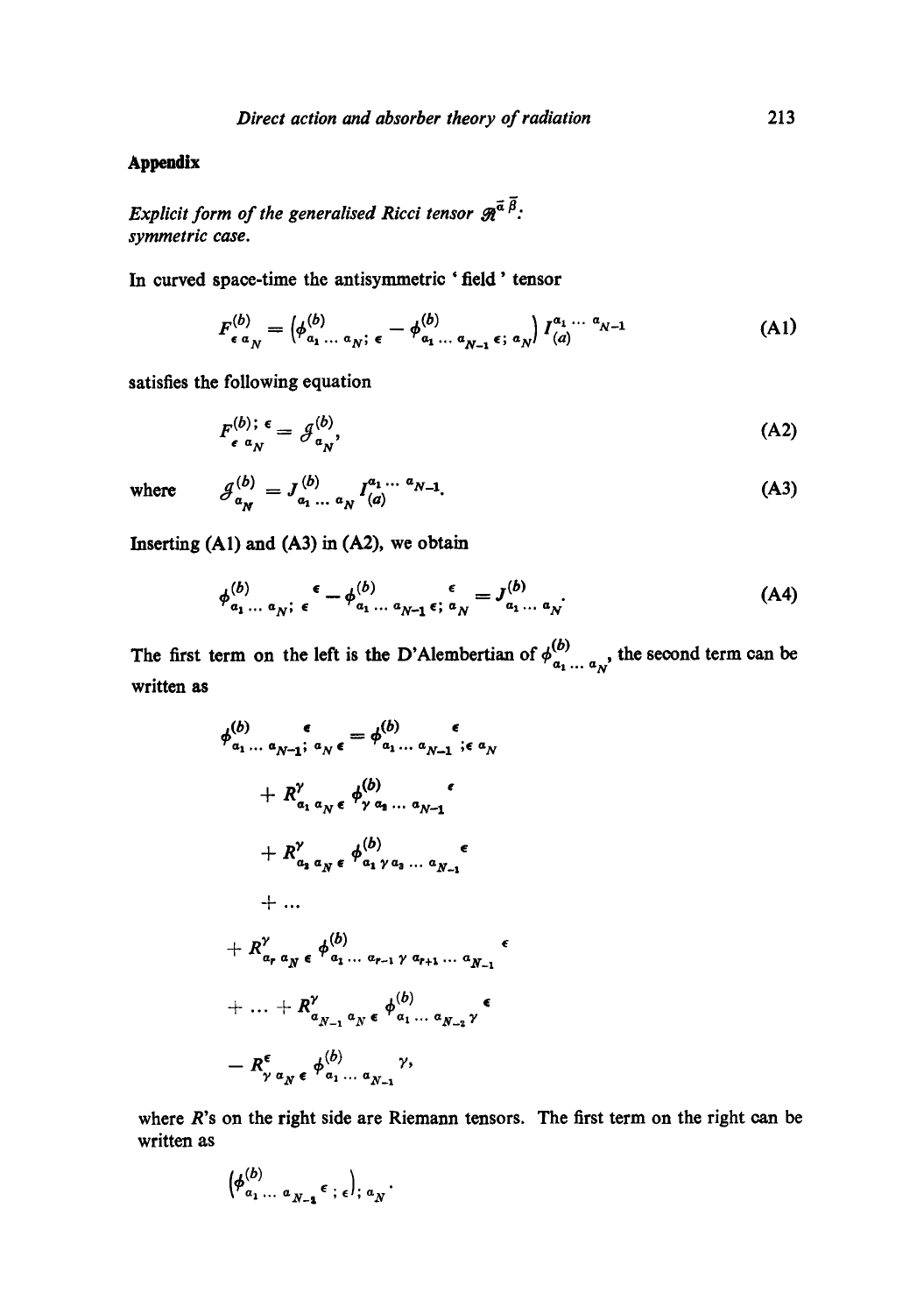This vanishes if we *impose* the gauge condition on the potentials  $\phi_{\overline{a}}^{(b)}$  in the form

$$
\phi_{a_1 \ldots a_{N-1}}^{(b)} \epsilon_{; \epsilon} = 0. \tag{A6}
$$

This requires that the Green's function  $\overline{G}_{\overline{\alpha}}\overline{\lambda}$  satisfies

$$
\overline{G}_{a_1 \ldots a_N \lambda_1 \ldots \lambda_N} = -\overline{G}_{a_1 \ldots a_{N-1} \lambda_1 \ldots \lambda_{N-1}; \lambda_N}.
$$
 (A7)

As pointed out earlier, this is the generalisation of DeWitt-Brehme condition on the Green's function  $\overline{G}_a{}_\lambda$  namely

$$
\overline{G}_{a\,\lambda\,;\,}^{\ \ a}=-\,\overline{G}_{;\,\lambda}.
$$

Here (A7) appears as a consequence of the gauge condition (A6) and no independent proof of (A7) based on the properties of space-time is being presented. Its proof, hopefully, will form the subject of a future paper. Taking into account (A6) we have

$$
\phi_{a_1...a_{N-1}}^{(b)} \epsilon = -R_{a_1 a_N}^{\gamma} \epsilon_{\gamma} \phi_{\gamma a_3...a_{N-1}}^{(b)} \epsilon
$$
\n
$$
-R_{a_1 a_N}^{\gamma} \phi_{a_1 \gamma a_3...a_{N-1}}^{(b)} \epsilon
$$
\n
$$
-... - R_{a_r a_N}^{\gamma \epsilon} \phi_{a_1...a_{r-1}}^{(b)} \gamma a_{r+1}...a_{N-1} \epsilon
$$
\n
$$
-... - R_{a_{N-1} a_N}^{\gamma \epsilon} \phi_{a_1...a_{N-1}}^{(b)} \epsilon
$$
\n
$$
-R_{a_{N}}^{\epsilon \gamma} \phi_{a_1...a_{N-1}}^{(b)}
$$
\n
$$
= -\left\{R_{a_N}^{\gamma} g_{a_1 \beta_1} \cdots g_{a_{N-1} \beta_{N-1}} g_{\gamma} g_{\gamma} \right\}
$$
\n
$$
+ R_{a_1 a_N}^{\gamma} g_{\gamma} g_1 g_{a_2 \beta_2} \cdots g_{a_{N-1} \beta_{N-1}} g_{\epsilon} g_{\gamma}
$$
\n
$$
+ R_{a_2 a_N}^{\gamma \epsilon} g_{\gamma} g_{a_1 \beta_1} g_{\gamma} g_{a_2} \cdots g_{a_{N-1} \beta_{N-1}} g_{\epsilon} g_{\gamma}
$$
\n
$$
+... + R_{a_r a_N}^{\gamma \epsilon} g_{a_1 \beta_1} g_{\gamma} g_{a_2} \cdots g_{a_{N-1} \beta_{N-1}} g_{\gamma} g_{\gamma} g_{a_{r+1} \beta_{r+1}} \cdots g_{a_{N-1} \beta_{N-1}} g_{\epsilon} g_{\gamma}
$$
\n
$$
+... + R_{a_{N-1} a_N}^{\gamma} g_{a_1 \beta_1} \cdots g_{a_{N-2} a_{N-2} a_{N-2}} g_{\gamma} g_{\gamma-1} g_{\epsilon} g_{\gamma} \right\} \times \phi_{(b)}^{\beta_1... \beta_N}.
$$